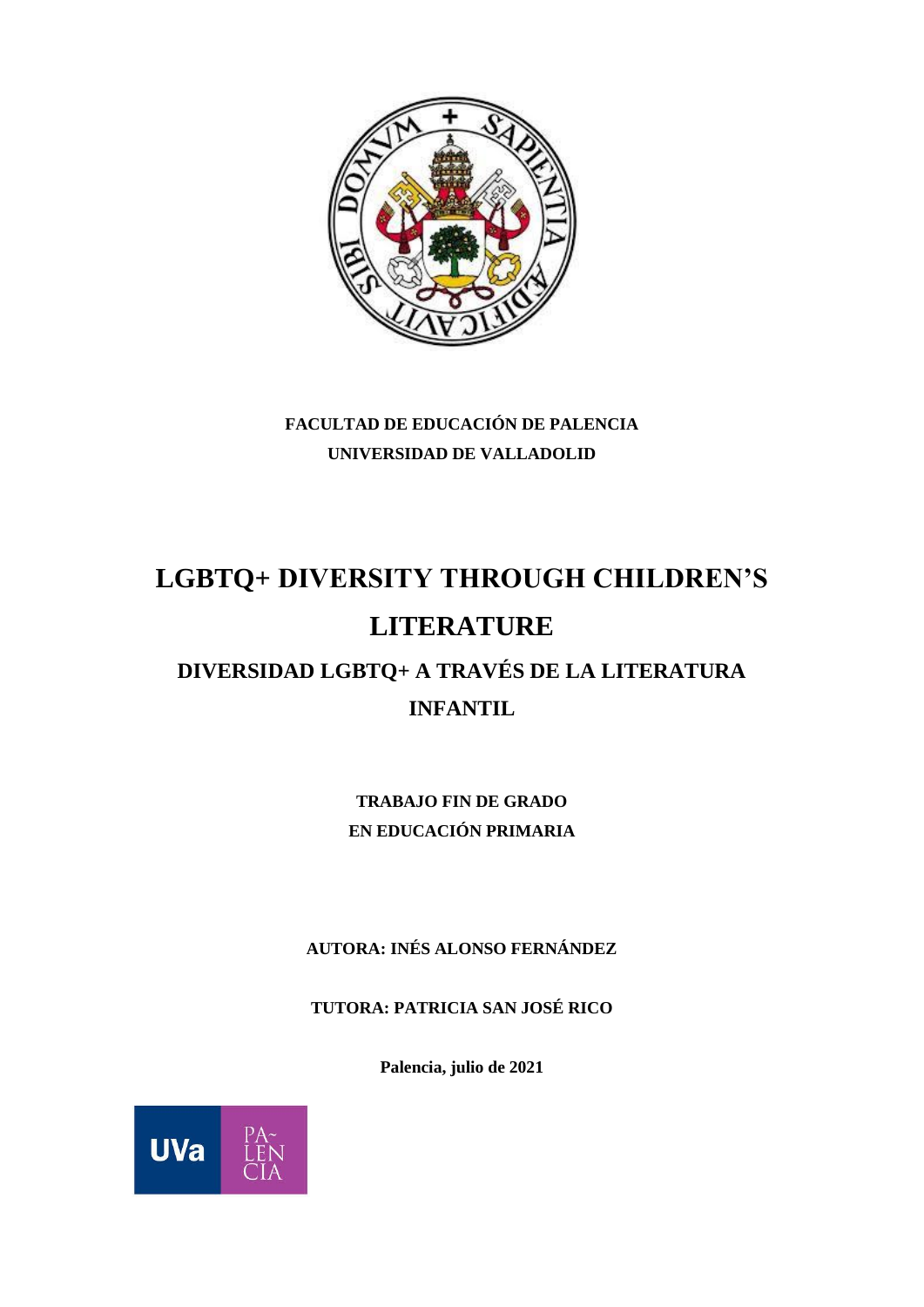# **INDEX**

| BACHELOR'S DEGREE IN PRIMARY EDUCATION: COMPETENCES- 4 - |
|----------------------------------------------------------|
|                                                          |
|                                                          |
|                                                          |
|                                                          |
|                                                          |
|                                                          |
|                                                          |
| GENDER ROLES REPRESENTATION IN CHILDREN'S BOOKS  18 -    |
|                                                          |
|                                                          |
|                                                          |
|                                                          |
|                                                          |
|                                                          |
|                                                          |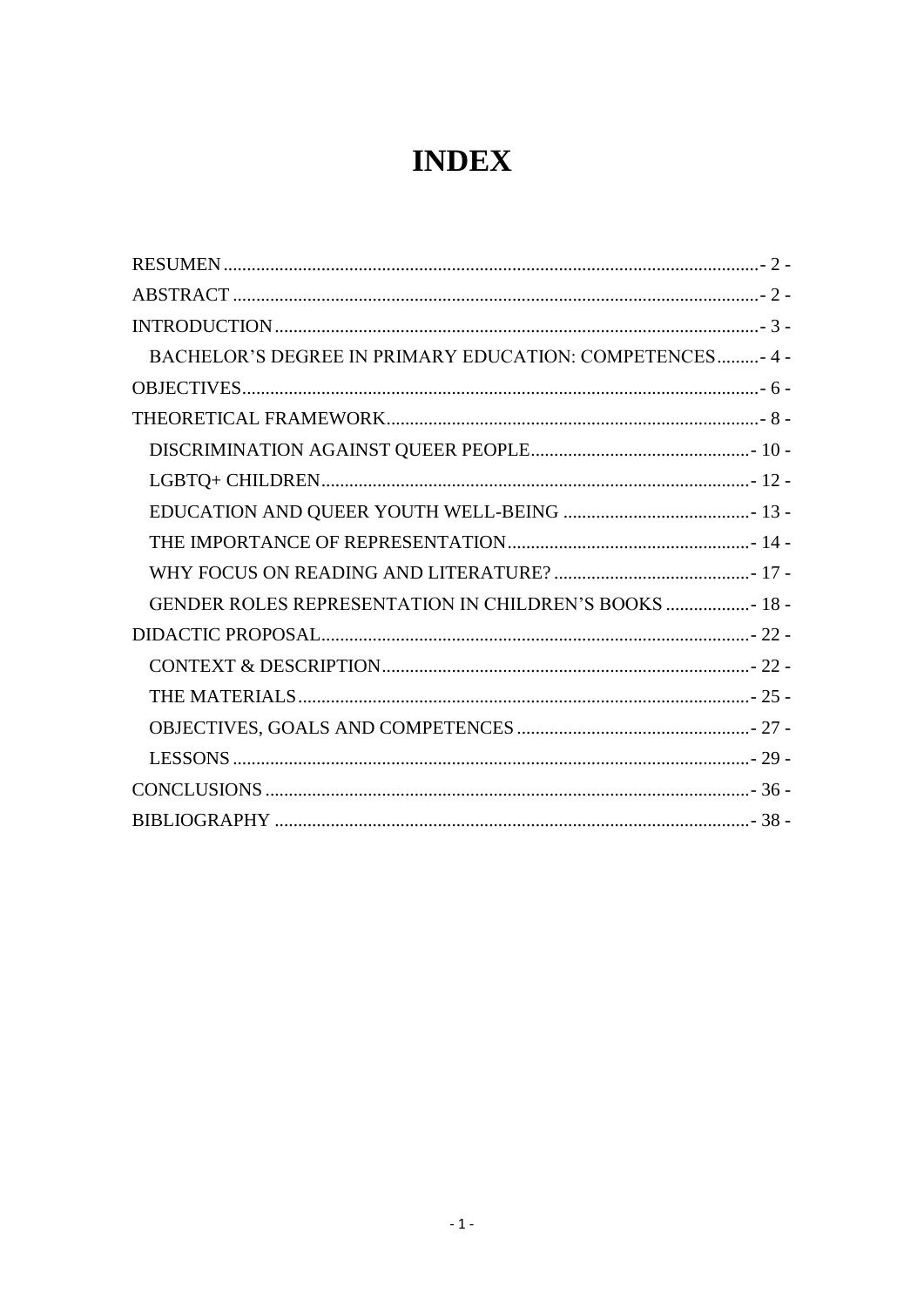### **RESUMEN**

<span id="page-2-0"></span>El objetivo principal de mi Trabajo de Fin de Grado es investigar cómo mejorar la inclusión queer en nuestras clases, utilizando la literatura infantil como recurso principal, teniendo en cuenta los retos actuales para la comunidad LGBTQ+. Considerando los resultados del estudio, he creado una propuesta didáctica para el aula de inglés que mejora la representación del colectivo LGBTQ+ y lo apoya. Esta propuesta ayuda a mejorar las habilidades en una segunda lengua con metodologías y actividades divertidas, interactivas e interesantes, diseñadas para primero de Educación Primaria en España.

*Palabras clave*: literatura infantil, queer, LGBTQ+, habilidades lectoras, inclusión, roles de género.

### **ABSTRACT**

<span id="page-2-1"></span>The main objective of my Final Degree Project is to research how to improve queer inclusion in our classes, using children's literature as the main resource, taking into account current challenges for the LGBTQ+ community. Considering the results of the study, I created a didactic proposal to implement in the English classroom that improves LGBTQ+ representation and support. This proposal further develops second language skills through fun, interactive and engaging methodologies and activities, designed for the first year of Primary Education in Spain.

*Key words*: children's literature, queer, LGBTQ+, reading abilities, inclusion, gender roles.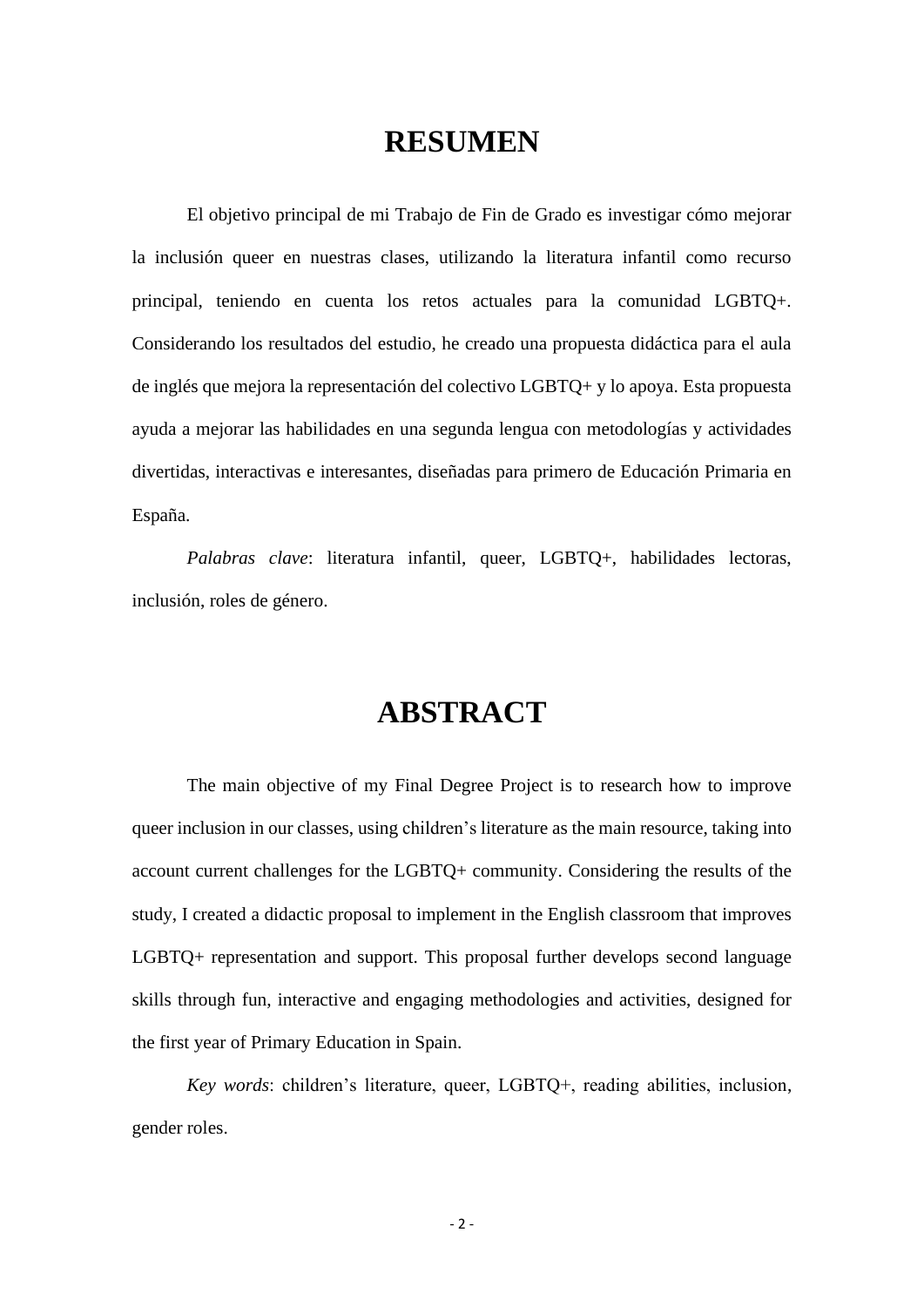## **INTRODUCTION**

<span id="page-3-0"></span>This document reclaims the inclusion of queer students in our system. Through research and a didactical proposal, I demonstrate the possibility to create a safe space to our LGBTQ+ students and to improve life quality of non cisheteronormative people through education. The didactical proposal is carried out in the English classroom and uses literature as the main tool.

The research is conducted from a global perspective, and it shows that not only Spanish policies and social situation influence our students' perspective; foreign laws and ideas also transpire into our school. Therefore, we cannot ignore homophobic, transphobic, and misogynist policies and public figures outside our country as well.

Later on, the didactical proposal is created considering the importance (proved by the theoretical framework) of explicit representation of queer identities in children's books, films and TV series. It is also considered how representation can affect the views from cisheteronormative people. Therefore, this project is also intended for non-queer identities, proving that being exposed to LGBTQ+ people only eradicates prejudices and hostile preconceptions.

Furthermore, the research and the didactical proposal from this project serve as a guide to create queer-friendly learning situations. It can be done at every stage of a student's life, but it is easier to avoid creating prejudices than erasing them. Therefore, I chose to focus the didactical proposal in the beginning of Primary Education. It could be carried out also in Infant Education, choosing other books and reading strategies for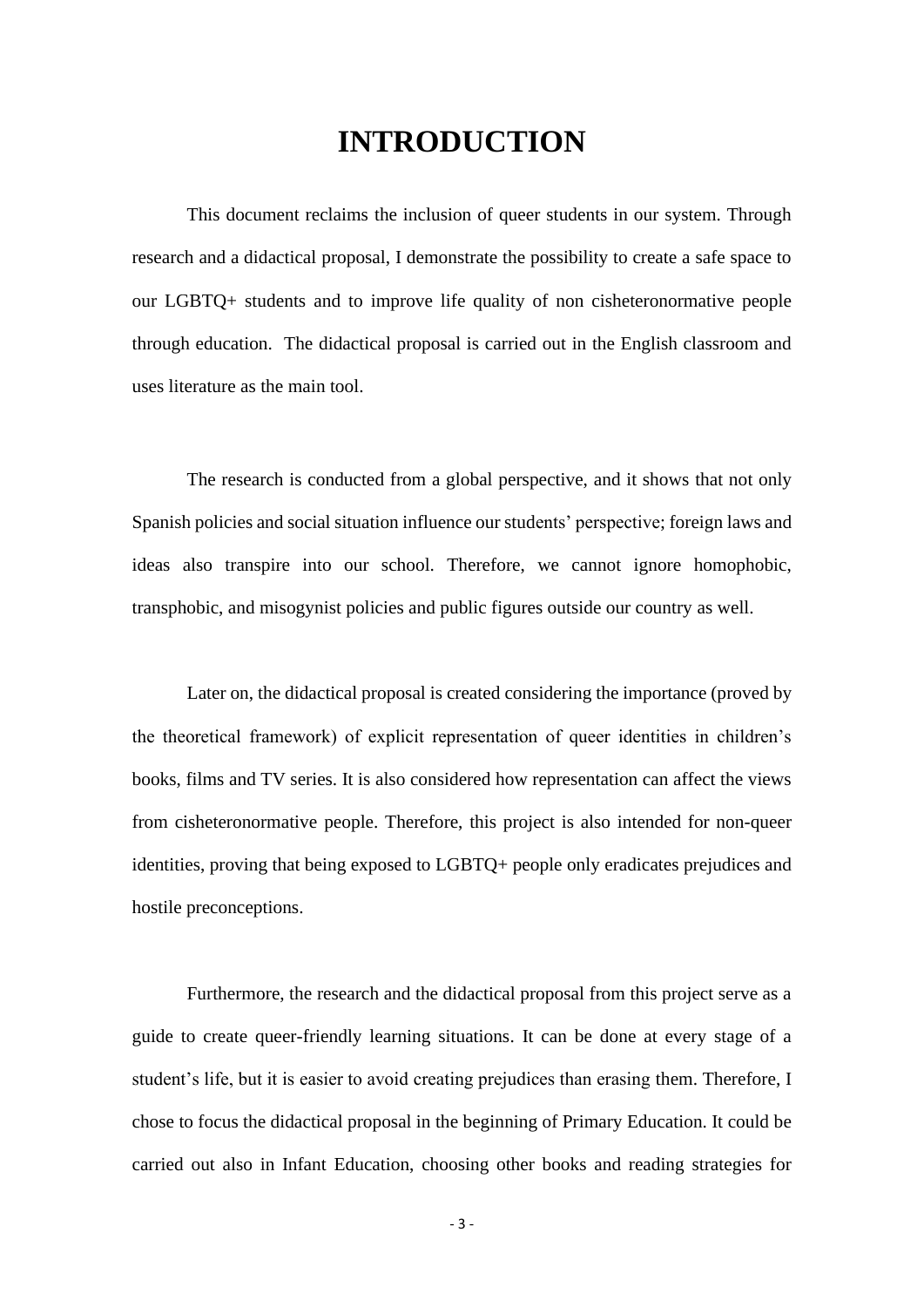younger children. Therefore, my proposal, as an example, can be transformed and used at any stage of a child's development, by teachers, schools, workshops, or their parents.

It is important to maintain communication with our student's families because ensuing the children get an inclusive education is a shared task between school and their close environment. Sometimes it can be hard, as some families have already interiorised prejudices and hatred, but most of them can be talked out of them, showing data and educating them as well in reunions and little friendly talks.

### <span id="page-4-0"></span>**BACHELOR'S DEGREE IN PRIMARY EDUCATION: COMPETENCES**

Every teacher must be able to plan educational action that adapts to their students in diverse contexts. In order to achieve it, the teacher must know and comprehend the social, psychological and pedagogical characteristics of their pupils. This project addresses the children's needs in two phases: researching and planning. The topics from this document are social-related and relevant for every student's life, therefore intensive investigation was the first step needed to adequate their learning process.

After conducting research, I created the didactic proposal, supported by the knowledges provided by all the subjects and classes from the degree. It is important to be able to select and organise the formal aspects of every didactic proposal to ensure quality education. Therefore, I chose and developed the methodologies, objectives and contents destined to the target learning group (the first year of Primary Education). This selection is supported by research and analysis done throughout the whole degree and applied in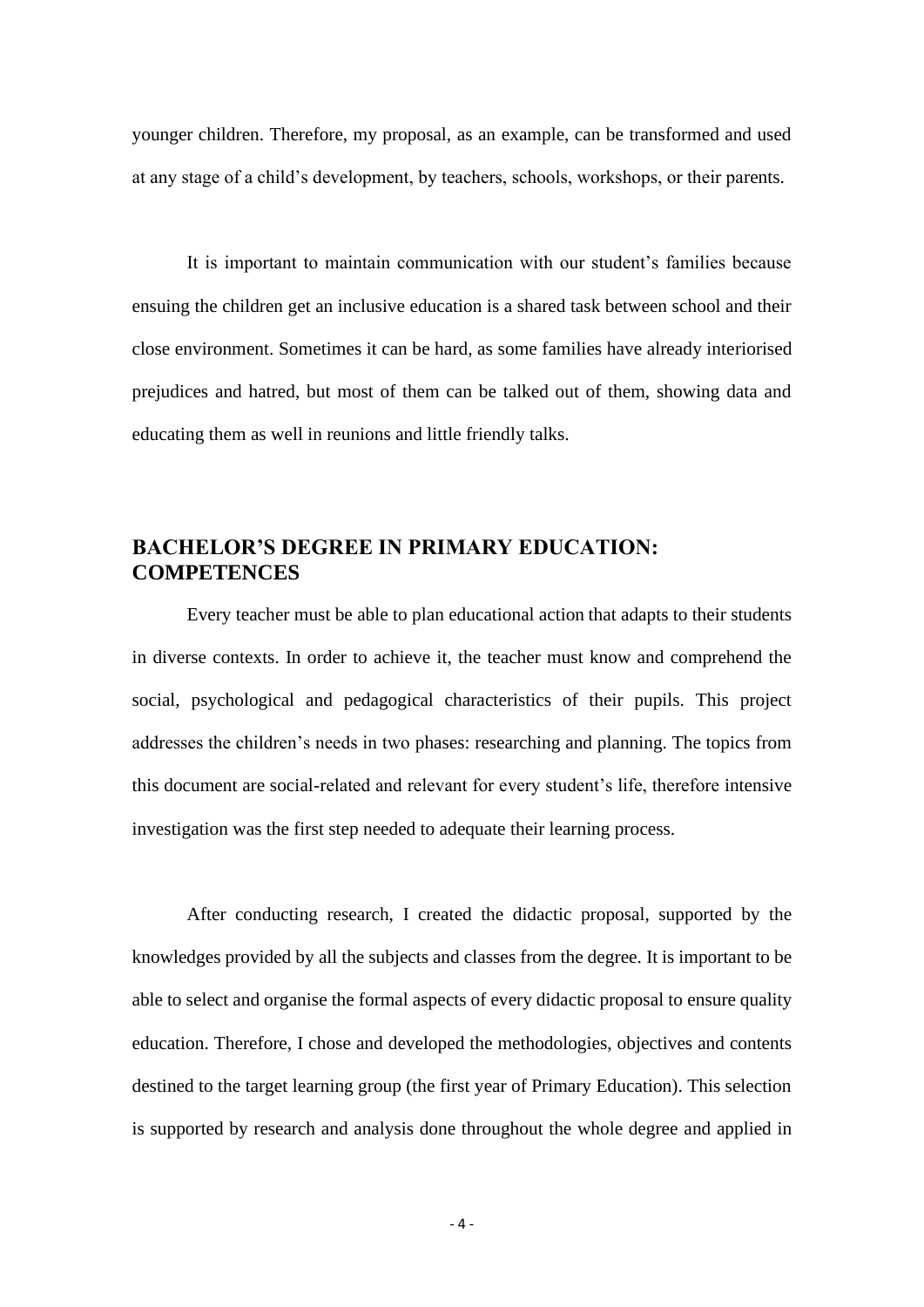the practicum, which provided enrichening real experiences that allowed me to create projects like this one.

It is also important for a teacher to be constantly updating their knowledge, therefore this project draws from different sources. We must be careful with our references, consult diverse authors and select cautiously. For my project it is also important to consider the history and evolution of queer inclusion in social contexts, for this reason my references are from different decades: I selected extracts from 2020 and others from years ago. It has been enrichening to verify the progress from the last decades throughout the different documents.

Teachers must promote democratic values, social justice, tolerance and human rights in their lessons. My project is created from the desire to improve queer inclusion from a democratic perspective, reclaiming LGBTQ+ rights and trying to erase discrimination in our schools. In order to fight without violence for inclusion, teachers must include these topics in their lessons, making their students see reality with empathy.

This project is created for the English classroom and advocates to improve reading habits in a foreign language. These routines are focused on having fun, teamwork and communication because it is important for our students to enjoy reading in order to create enthusiastic readers. It is also important to use a wide variety of resources and materials for our lessons to help our students learn how to communicate in English (reading, writing, speaking and listening) and they must participate in meaningful and active tasks.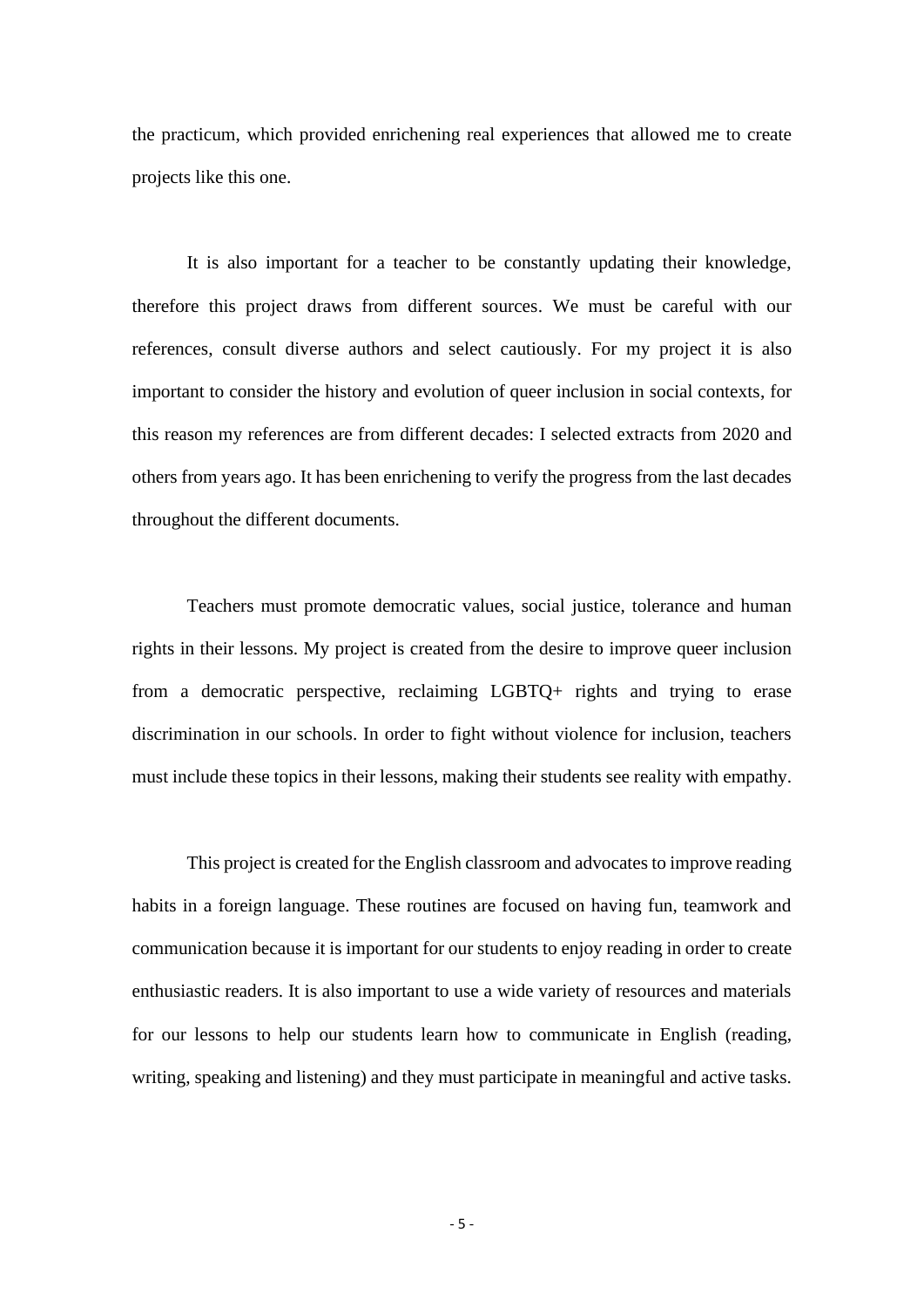# **OBJECTIVES**

<span id="page-6-0"></span>The main purpose of this project is to create a didactical proposal to satisfy LGBTQ+ representation and educational needs, considering queer-inclusive politics, mental health issues, demographic information and family and community support. The proposal is designed for the English class and it focuses on literature. The project gathers resources and information on how to choose books and how to analyse didactic materials with a queer and gender perspective and it encourages to improve LGBTQ+ inclusion in our schools.

To ensure that the proposal meets the needs from the queer community, this project is based on research. This analysis focuses on three main areas: basic needs (health risks, discrimination, politics), queer children's needs (representation in media, school risks and community support) and progress in queer inclusion through the last decades. Considering this research, the didactical proposal is developed focusing on the most needed changes (representation and visibility).

Furthermore, the didactical proposal develops reading abilities, as they are a fundamental tool in life. This development is achieved by active and fun methodologies, engaging tasks and peer support, considering the students' needs, backgrounds and interests. Every activity starts from the children's experiences and their previous knowledge, creating meaningful learning situations.

The didactical proposal is developed for the English classroom, providing students fun, enriching and relevant topics and activities to involve them in meaningful

- 6 -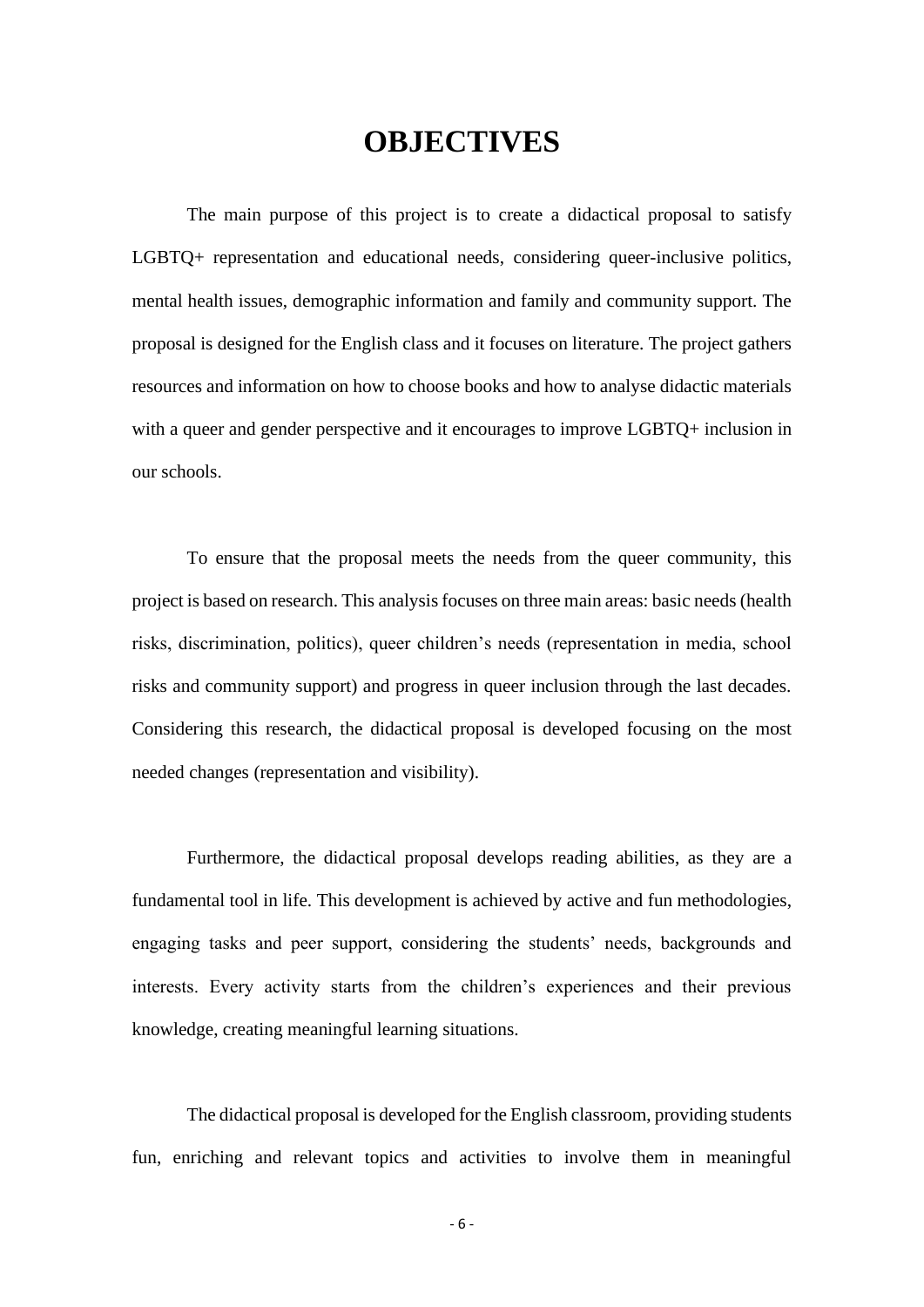conversations in which they will use the English language to participate. Therefore, the children develop communication abilities in a foreign language, not only as a tool for basic situations but also to participate in complex conversations.

This project also covers the need for activism in our schools, as it is in our job as teachers to be aware of social problems and act accordingly. Education is a fundamental tool to improve society, to promote respect and social justice. Therefore, with the didactic proposal, students will also be involved in this change, normalising gender and sexual diversity from early ages.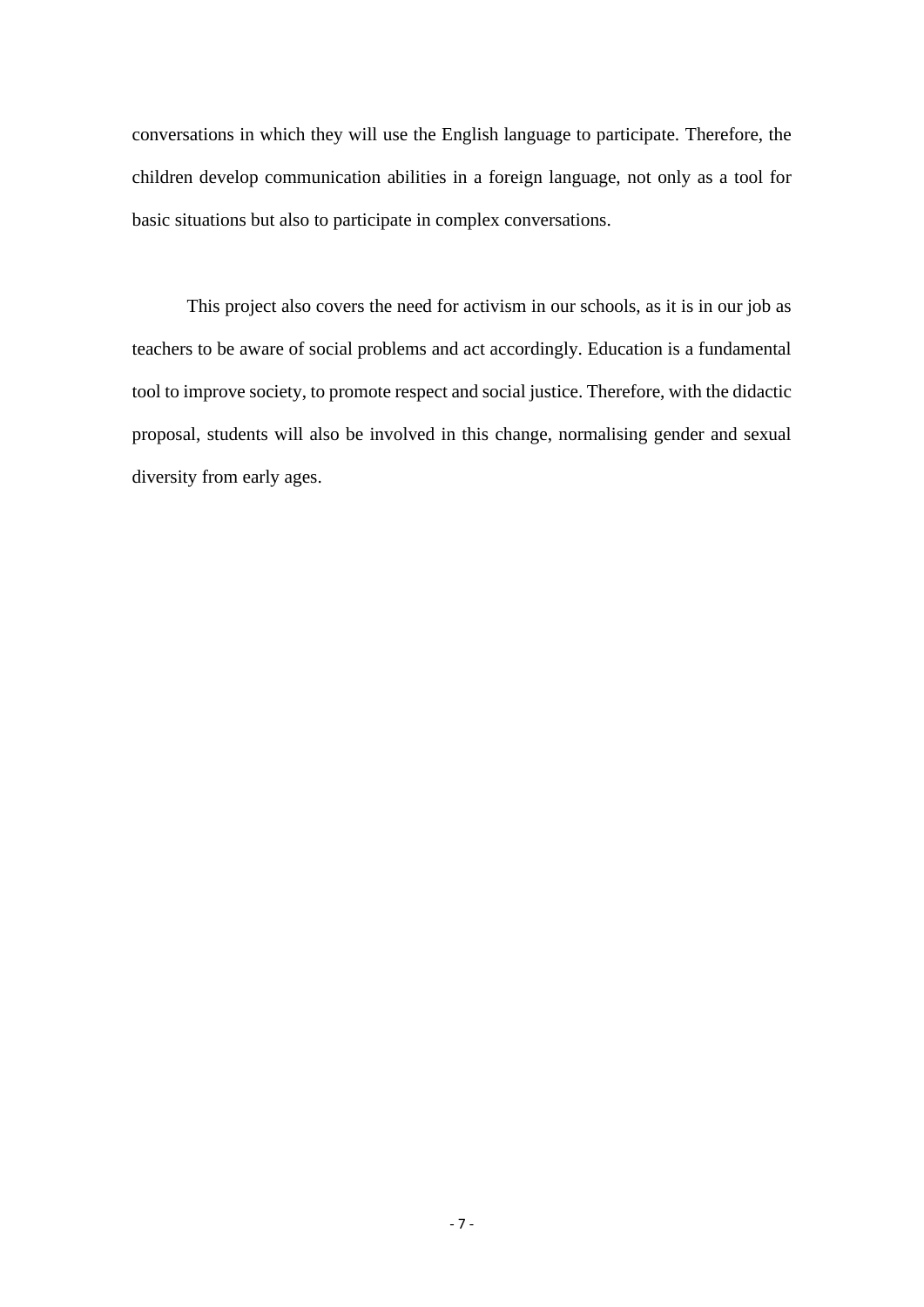## **THEORETICAL FRAMEWORK**

### <span id="page-8-0"></span>**HOW MANY PEOPLE ARE LGBTQ+?**

Growing up, we are usually unaware of the gender and sexual diversity that exists. Most of us did not know a single queer person in our childhood. Some students joked about someone being gay, maybe we watched a TV series with a stereotypical queer character; but most of us never got to interact with queer people. When we got into our teen years, we met several queer people: teachers, friends, families, singers, actors… Did they suddenly appear? Were they hidden? No, they were not. We just grew without knowing how many queer people surround us.

There have been attempts to know exactly how many people identify as LGBTQ+. These attempts have failed, getting completely different results between countries, continents and cultures, therefore we cannot get accurate results. Although they are not completely reliable, the values from the European and North American studies are relevant for this project, as it is developed for Spanish's schools, an occidental context.

In the United States of America there have been several studies trying to estimate how many Americans identify as LGBTQ+.

Averaging across surveys provides a way to smooth out the impact of any individual survey bias. I found that the average across all surveys is 3.8 percent of adults self-identifying as lesbian, gay, bisexual, or transgender. That implies that there are roughly nine million LGBT-identified Americans. (Gates, G.J. 2012, p.698)

Although these numbers might not seem big enough, many people across the country disagree with them:

- 8 -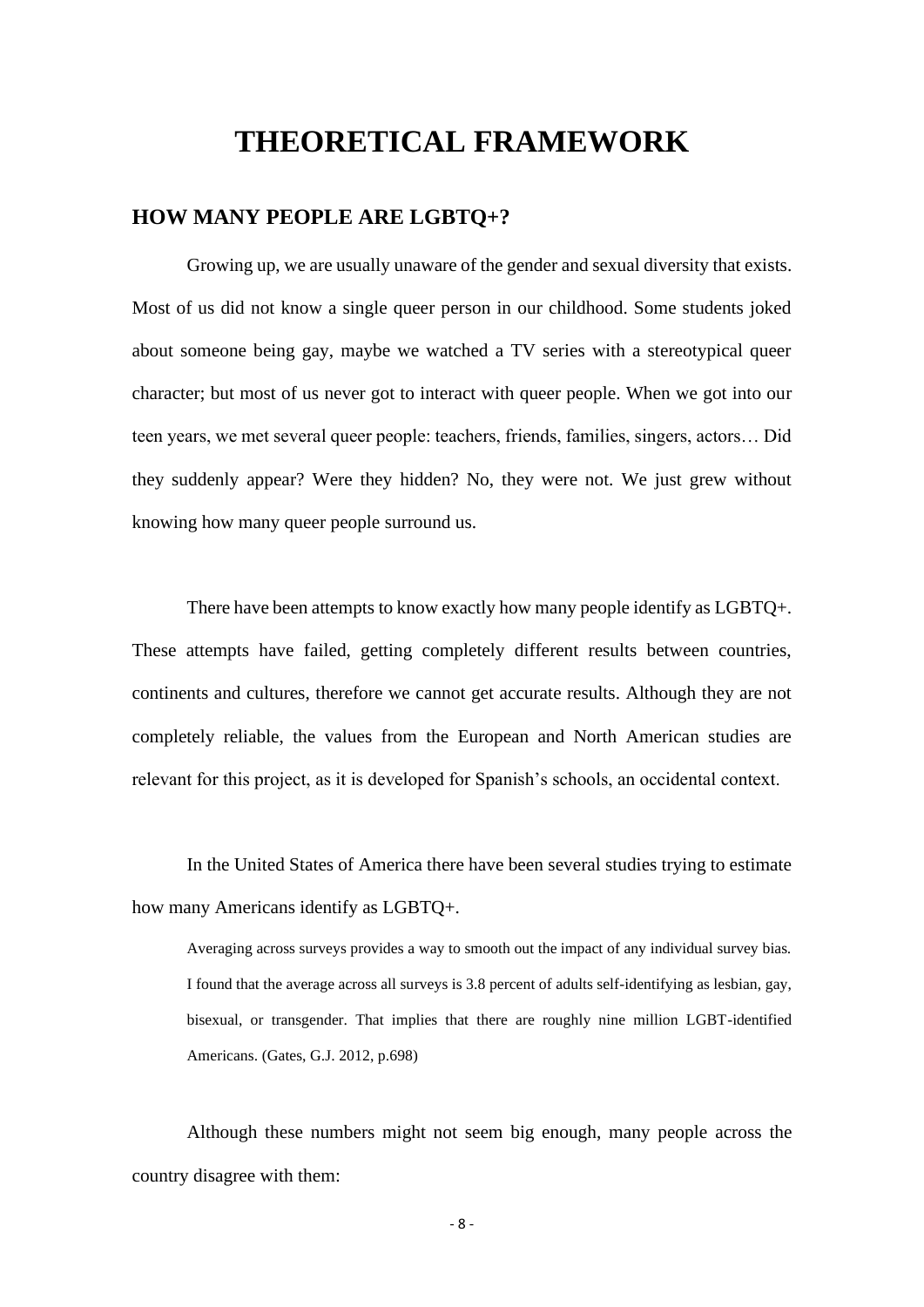U.S. adults, on average, estimate that 25% of Americans are gay or lesbian. More specifically, over half of Americans (52%) estimate that at least one in five Americans are gay or lesbian, including 35% who estimate that more than one in four are. Thirty percent put the figure at less than 15%. (Morales, L. 2011 n.p.)

In Europe, based on a survey conducted in August 2016 by Dalia Research (20 Minutos, 2016, October  $10^{th}$ , n.p.), almost 6% of the population identifies as LGBTQ+. There are significant differences between European countries, varying, for example, from 7.4% in Germany to 1.5% in Hungary. In Spain, the percentage of LGBTQ+ identifying population is higher than the European one, ascending to 6.9%. Even though these numbers are already significant, we must consider that not everyone admits their sexual orientation and gender freely. There are many people that do not come out of the closet in their whole lives or even they never get to realise who they really are. Therefore, the number of queer people might be much higher across the globe.

My project is destined to improve queer inclusion in society and their life quality, and to reduce their health problems. This means that many students could get benefits from it. Considering the data mentioned, we can estimate that in a teacher's career, they will encounter more than fifty students that identify or will identify as LGBTQ+ in their classes, which is a great number even without considering their families or other acquaintances. Therefore, following my project or other queer-inclusive projects could improve the lives of many people throughout several generations and create a massive change in society.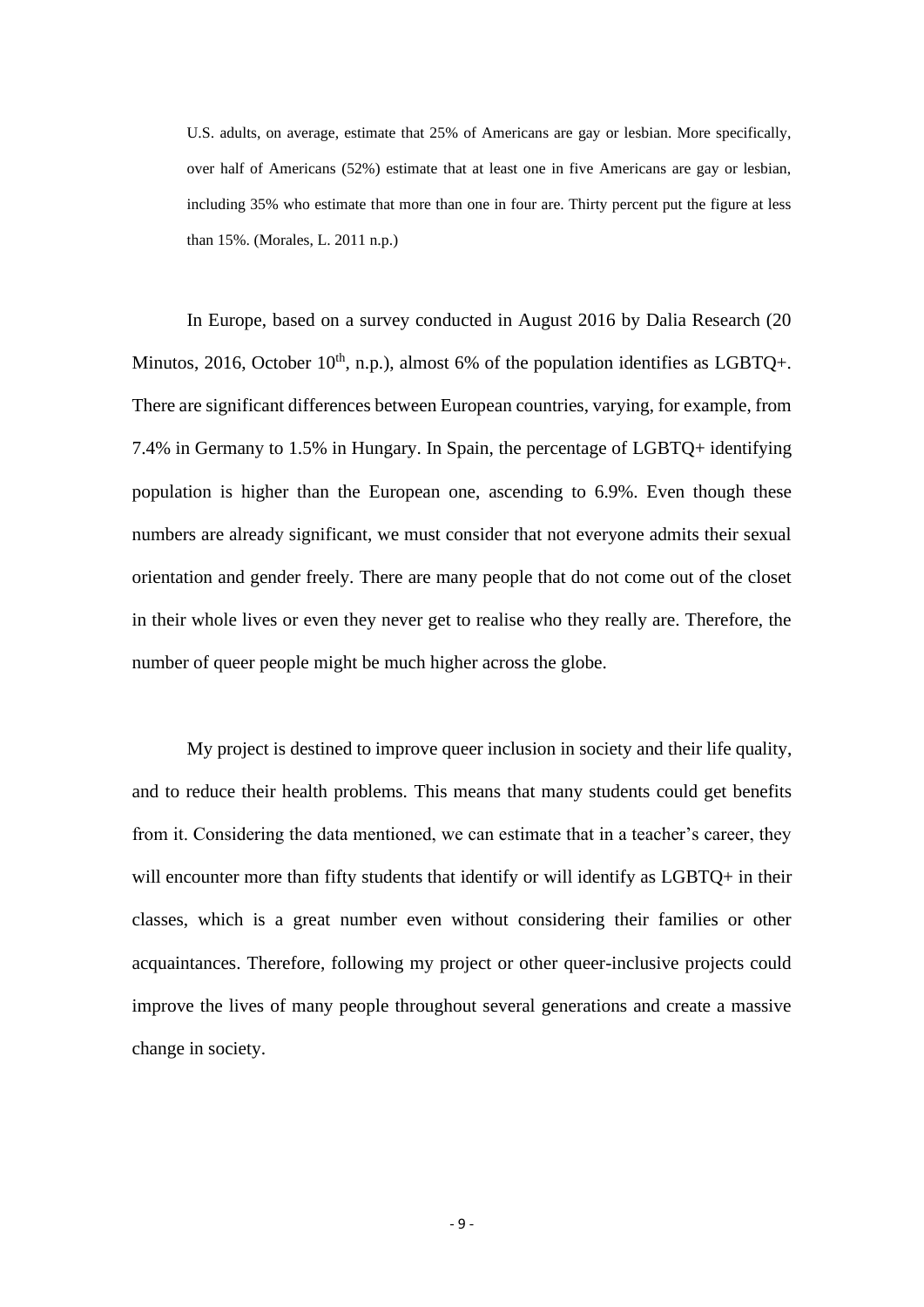#### <span id="page-10-0"></span>**DISCRIMINATION AGAINST QUEER PEOPLE**

There are different types of discrimination against queer people. Some of these types of discrimination are more harmful than others and they are present in different contexts. It is present in every aspect of a queer person's life, from medical treatments to their country policies. Some forms of discrimination are often linked to certain groups, as the fetishization of trans women and cis lesbians, as it is shown in many sex-related crimes, in which cis hetero men abuse these women and, in some cases, they end up killing them, specially trans black women. Other forms of discrimination are shared along the whole queer community, such as physical violence and aggressions from strangers in the streets, stereotyping in the media, being rejected at home and reproductive policies that ban queer people from adopting children.

There are laws in several countries that punish LGBTQ+ people for their existence, such as Russia with the Mizulina Law singed in 2013 aiming to "protect" children from "gay propaganda" (Vazquez, D. 2020, p.2) or, according to Nyoni, Z. (2020, pp.2-13), the "antisodomy laws" inherited from the colonialism in some parts of Africa that are still present in some countries nowadays, such as Malawi and Namibia.

These laws might seem distant, we can assume that they are from other countries that have nothing in common with Europe or Spain besides the political and historical relationships, but it would be a huge misconception. In recent years, hate crimes and homophobic and transphobic policies have been growing at an alarming pace in some countries, especially in the Balkans and some others like Poland. The European Union has policies and principles to work against discrimination towards minorities but somehow, it is allowing these countries to apply these laws, as Godzisz, P. (2019, pp.292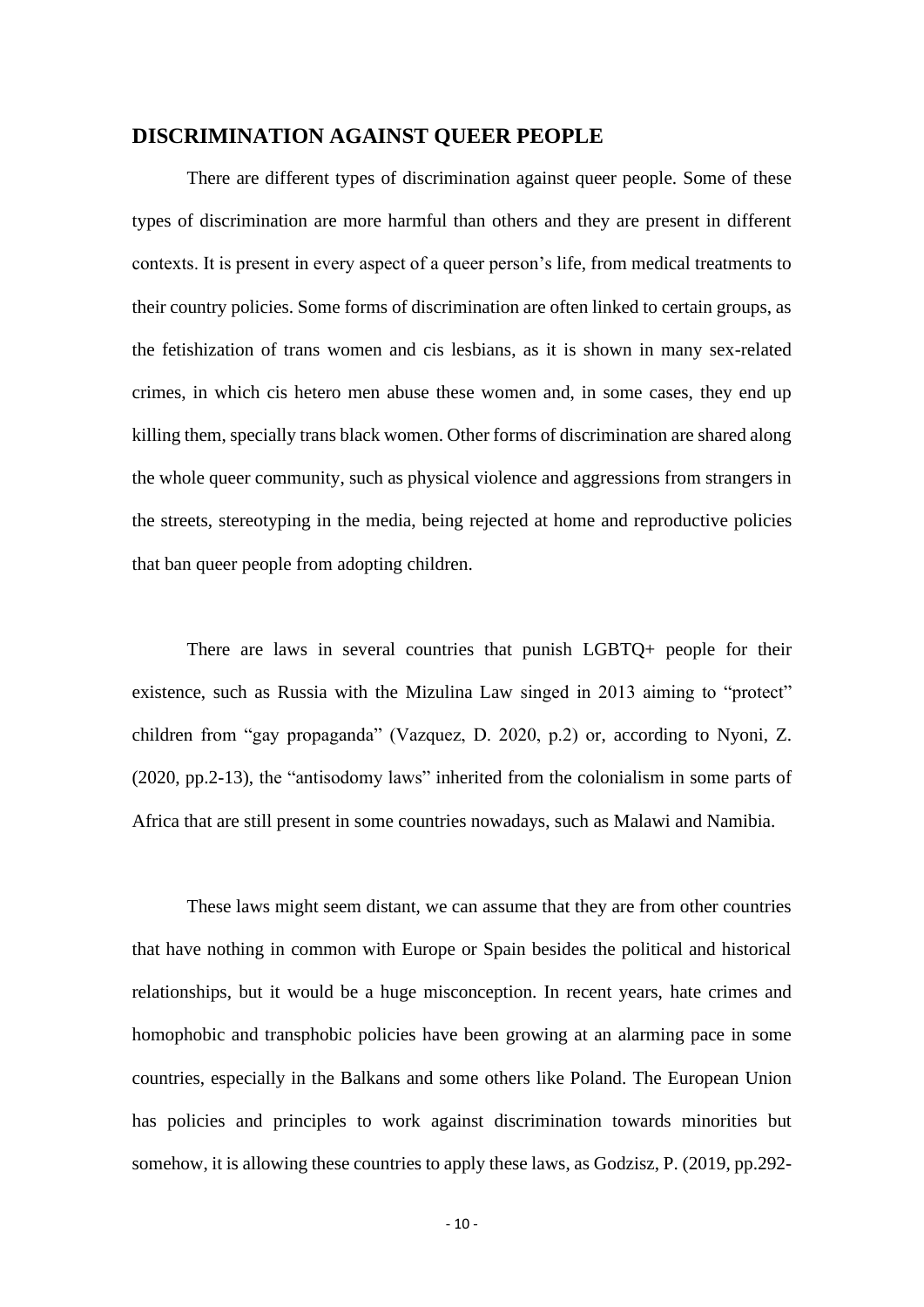295) explains. Why is the EU acting so relaxed with the emerging policies against gender and sexual diverse citizens of its countries? It should act as soon as possible and condemn these laws.

Every queer-friendly policy is questioned by people. Spain was one of the first countries to allow same-gender marriage, but this law was questioned for years. When the Spanish government proposed the draft for the new Gender Self-Determination Law, it was no exception. There was a huge debate between the government partners, with some sections of the main party (PSOE) against the draft. As Álvarez, I. (2021 p.5) states, the main conflict arose from erasing the need to take hormones that improve physical transition or undergo gender reassignment surgeries, which are requirements to be recognised as a trans person in Spain. Requiring these treatments is discriminatory against trans people because no one should be forced to prove their gender through their appearance.

It was also controversial the possibility to start hormonal therapy as a kid when their parents allow it, which is beneficial as it makes physical transition, if they need it, easier and more effective. Some people believe that these treatments are irreversible and might hurt the kid if they change their mind; but these treatments are completely safe: they just block some body developments that can be continued at any time in their lives. Therefore, these procedures combined with trans inclusive projects in schools, such as this one, would improve the child's life.

As teachers, we cannot change the laws directly, but it is important to raise awareness in our students and their families to stop the hate and discrimination from spreading, minimising the violence risks. Providing them information and queer friendly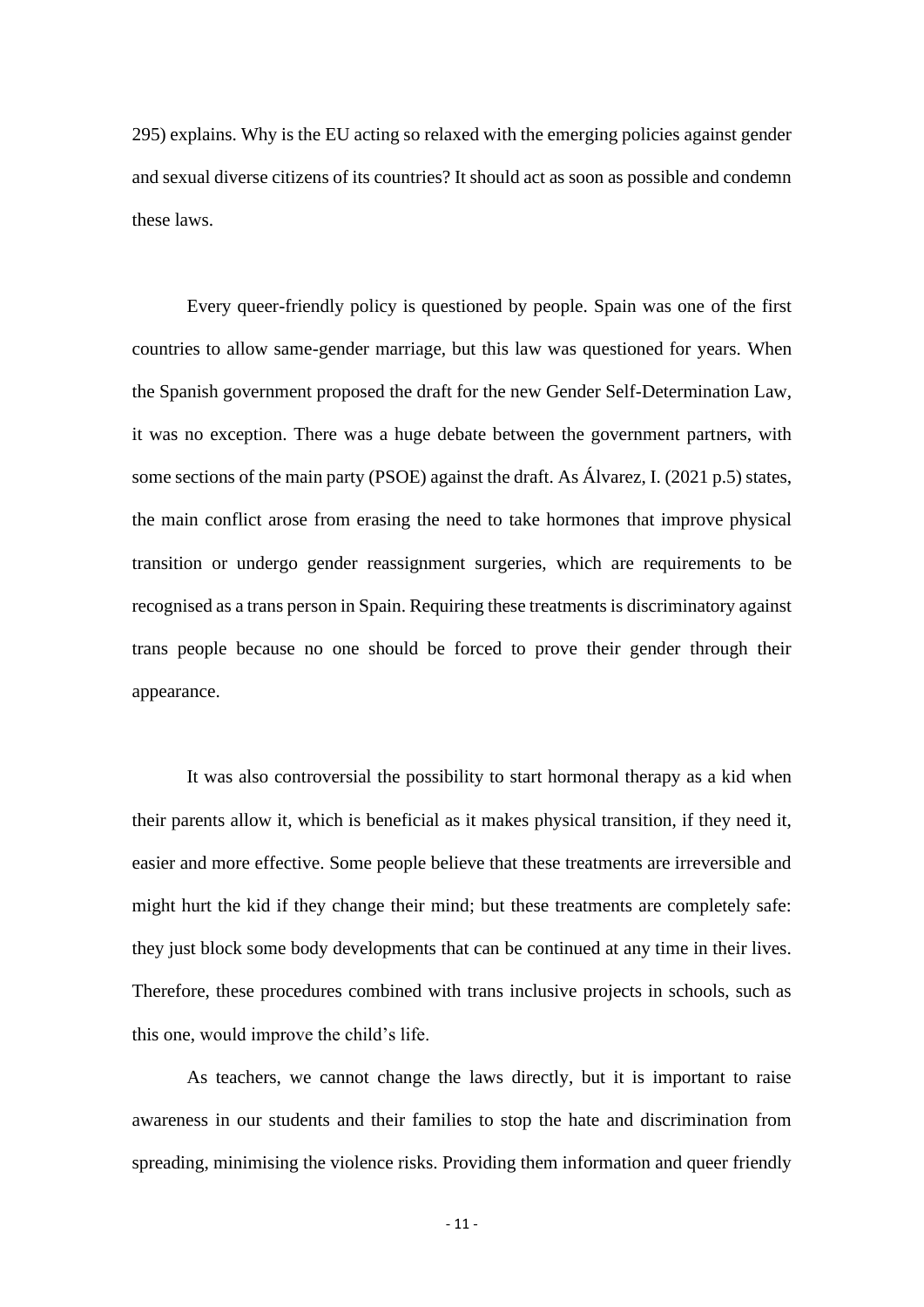projects as this one, we can eradicate negative prejudices and misconceptions against LGBTQ+ people, increasing the chances to vote out discriminatory laws in democratic countries (such as ours). Furthermore, if we erase these policies in our countries, it pressures other places to do the same. This means that it is important not only for our community to eliminate discrimination, it also helps eradicate hate in other places.

### <span id="page-12-0"></span>**LGBTQ+ CHILDREN**

As Rosky, C.J. (2013, p.608) explains, throughout history it has been common to find cultures that feared that a child would grow up and become gay if they joined adults in homosexual activities, but in recent years this fear has transformed further from there, believing that a child will become homosexual if they are exposed to queer characters in media or in their lives. It has been a response from religious and conservative groups to the quick rise of the LGBT movements. (Rosky, C.J. 2013 pp.608-609)

This response was just a queerphobic myth that attacked LGBTQ+ communities, attempting to ostracise queer people from society. Some conservative sectors of society think that queerness is a choice, therefore if they could hide every LGBTQ+ representation from view, it would eventually disappear, as no one would choose something they did not know it existed. They consider indoctrination exposing children to LGBTQ+ people and narratives (Rosky, C.J. 2013 p.609). Therefore, queer-inclusive projects such as this one, will not contribute to a raise in LGBTQ+ population, it will only help students and families to learn about the reality of queer lives without prejudices.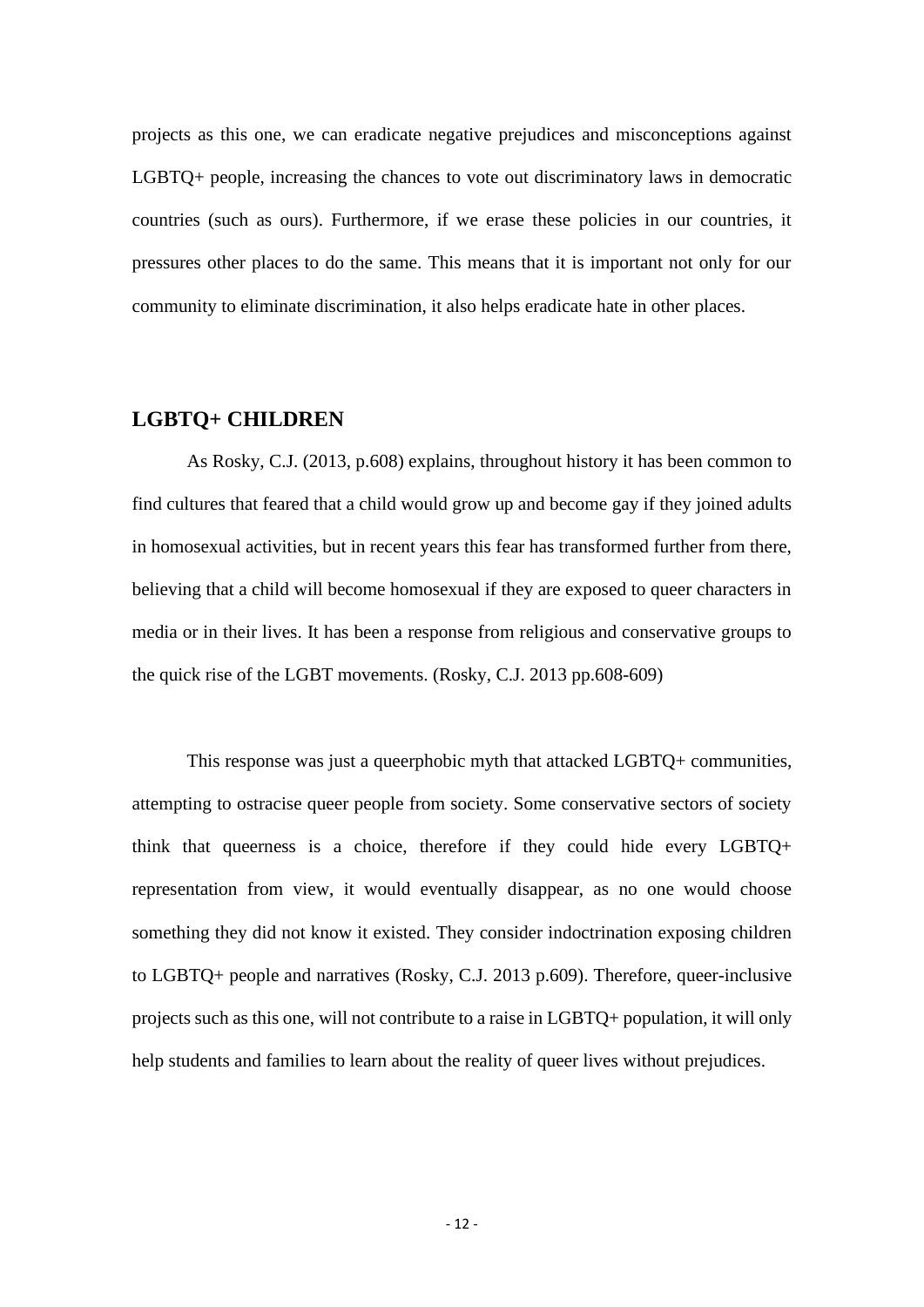It is quite normal nowadays to accept the existence of queer teenagers, but it is still uncommon to speak about queer children (Rosky, C.J. 2013 pp.616-617). Although there are many examples of queer children everywhere, people still say that kids cannot know they are gay because they are still young. On the other hand, if an adult comes out late in life, they will face comments about being a fake because they would have realised it sooner. It is almost never a fake, in many cases it is about internalised queerphobia and the education this people received, hiding their true selves even from themselves. It is important to include inclusive projects in schools to prevent internalised queerphobia and to help students to get to know themselves and who they are.

### <span id="page-13-0"></span>**EDUCATION AND QUEER YOUTH WELL-BEING**

It is needed for our elementary students to learn about LGBTQ+ topics from a very young age to ensure their mental well-being when they grow and to avoid discrimination from their peers. Nowadays, many LGBTQ+ teenagers and young adults suffer mental health complications, such as depression, anxiety, substance abuse, selfharm and suicidal thoughts.

In a survey, Mayock, P. Bryan, A. Carr, N. & Kitching, K. (2008, pp.72-102) have concluded that 86% of the participants have reported having feelings of depression throughout their lives, 60% link these feelings to their experiences as LGBTQ+. 27% of the participants have self-harmed at least once, most of them in their teenage years. 17.7% of the sample had attempted to end their own lives in an age range from 8 to 42 years.

This data is concerning, therefore we must promote change between our students, encouraging them to accept themselves and their LGBTQ+ peers as soon as possible, so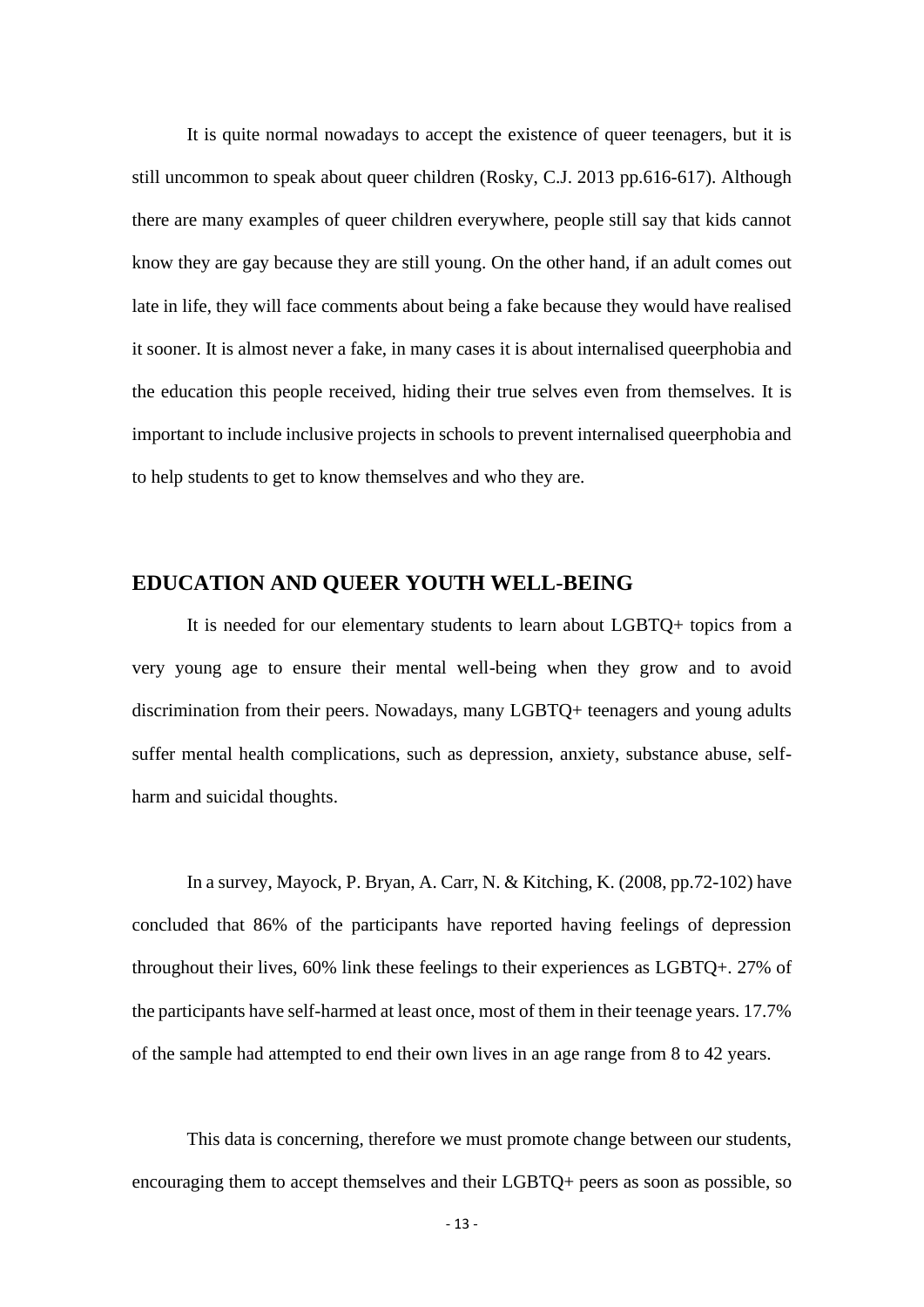we can minimise the impact of discrimination and mental health risks in queer people. Teachers should cooperate in the improvements of social acceptance of queer people, dismantling prejudices from students and families, including LGBTQ+ representation in their lessons, helping to create a safe environment for everyone, being open about their own gender identity and sexual orientation if they are queer, and providing resources and support to the families. My project implements these ideas from the beginning: it teaches young children to accept themselves and their peers and it provides a safe space for everyone. It is a first step towards inclusion in schools and in their whole lives.

### <span id="page-14-0"></span>**THE IMPORTANCE OF REPRESENTATION**

It is important to provide children with information about gender identity and sexual orientation from a young age because not everyone has the same development and discovers themselves at the same age, and it could be beneficial for them to learn about these topics as soon as possible. According to Ryan, C. (2014 p.334)

Children usually develop a sense of gender identity by about age three and express this in a variety of ways. For example, very young children express gender through their preferences for clothes, colors, hairstyles and toys. They have a personal sense of gender, even though the people around them may not understand that and may try to push or force them in a different direction. We have seen, not only through our research but also through the family intervention work we have done for the past ten years with LGBT children, youth and families that young people have a deep sense of who they are from very early ages. Increasingly, we have seen children identify as gay between ages seven and twelve.

Therefore, being the first year of primary education the first compulsory one, it is the earliest we can ensure all our students get the information about gender and sexuality related topics that will help our queer students discover themselves without negative feelings about "being different" and to ensure that non-queer students do not embody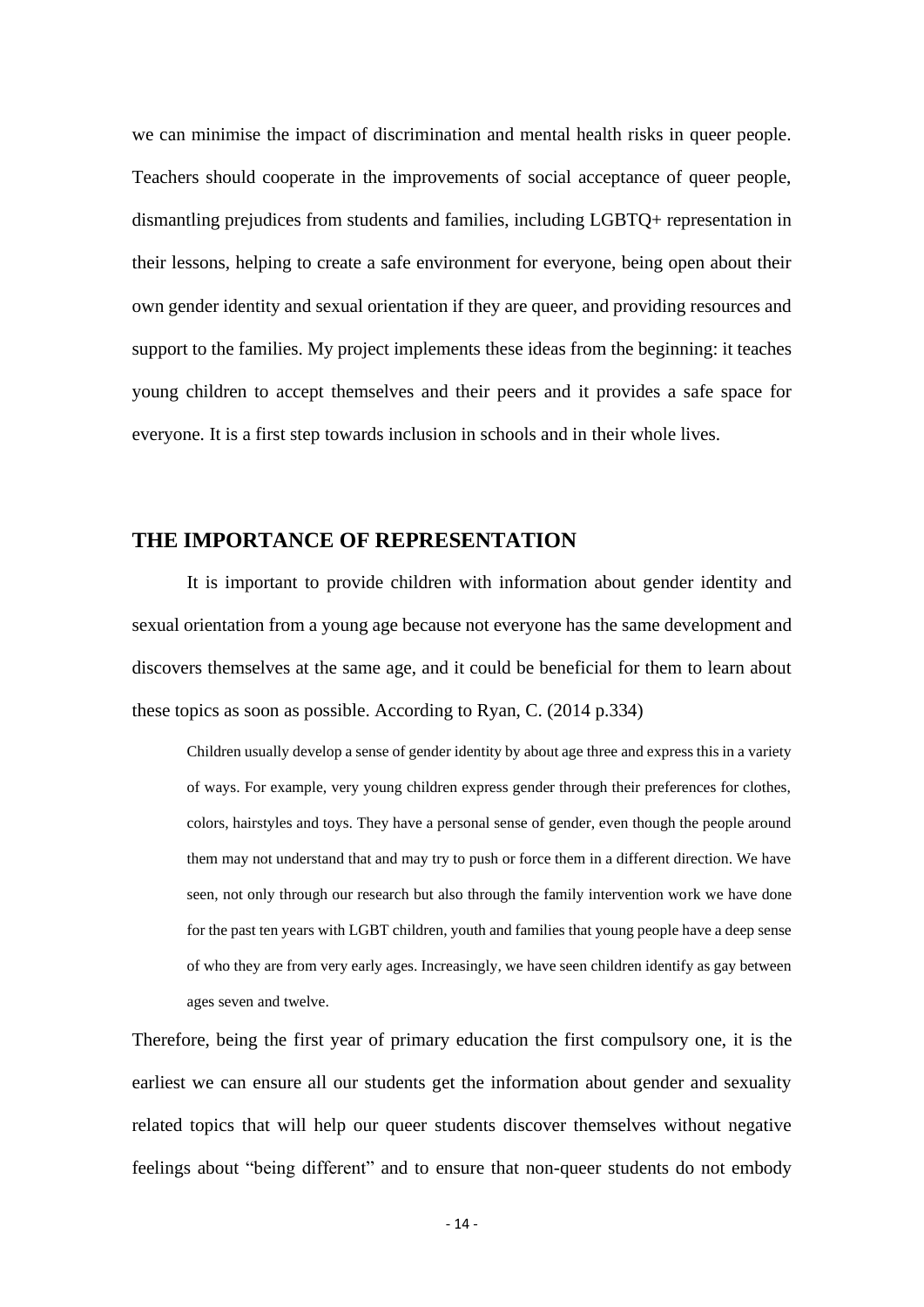prejudices and stereotypes about LGBTQ+ people. Even though teachers might be a great aid to improve queer representation, it is not enough. Children consume books, TV series, videogames and other entertainment forms that do not contain any LGBTQ+ people at all, making them perceive non cis-heterosexual people as an oddity, not as a normal person that they can encounter every day in their daily life.

In recent years we can encounter some good examples about queer representation in adult media in different platforms, such as Ellie, the main character from the Naughty Dog videogame *The Last of Us Part II* (2020), the characters from the FX series *POSE* (2018), the Logo TV Reality Show *RuPaul's Drag Race* and many more, which is a huge improvement from the previous decades, even if there is still work to do, as Fouts & Inch (2005) as cited in Caldwell, M (2014, p.7) found that 2% of the characters were queeridentifying, describing it as a "gross under-representation"

Even if adult's media is improving, what about children's mainstream media? There are a few great examples, such as some of the characters from Cartoon Network's *Steven Universe* (2013), in which, according to Wright, H. (2018 pp. 32-34) the series advocates for patience, empathy and positivity to transform people, denying a clear line between good and bad. There are some couples (like Ruby and Sapphire) that, although they are presumably sexless, they show themselves in feminine manners, making their relationship an explicit lesbian couple. Gender roles are also challenged in this series: the main character for example, sings in drag in a festival. This is presented as something natural in the series, it is the viewer the one that confronts their views about a boy in a dress Wright, H. (2018 p.37) Although this example is absolutely heart-warming, positive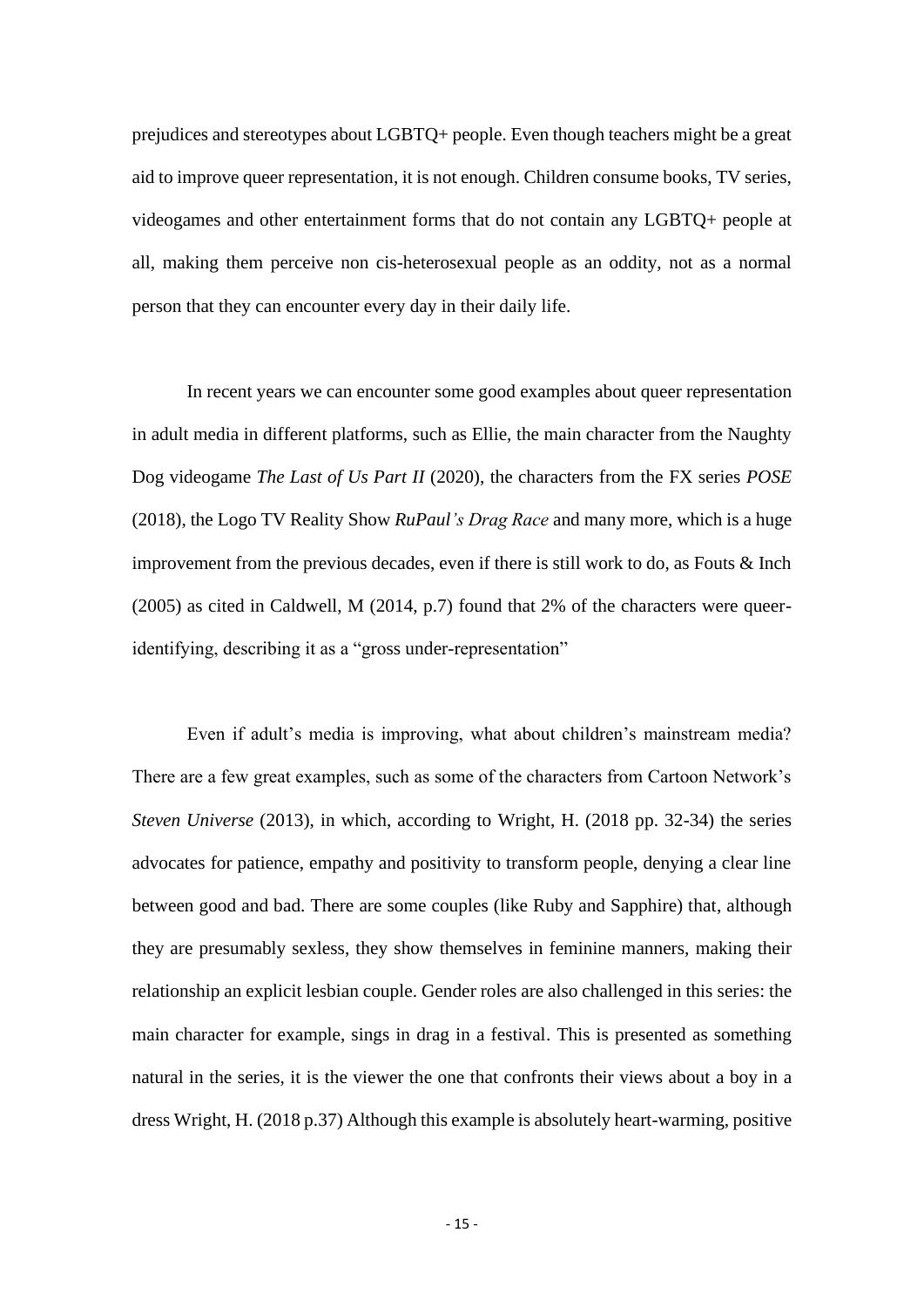and comforting to the queer community and to every kid that likes the series, it is still an oddity and queer identities are often inexistent or hidden with subtlety.

One clear example of these subtleties would be in the animation series *The Legend of Korra*, that, as Wright, H. (2018 p.16) points that, "it is certainly bold in its subject matter, exploring issues of trauma, terrorism, and fascism, its on-screen representation of a queer character, though widely lauded, ultimately falls short". Why is it more difficult to explain to kids that two women can love each other than to explain incredibly painful topics as terrorism and fascism? Writgh, H. (2018 pp.16-18) describes how the scene that hints that the main character is queer falls short. In this scene, Korra, the main character, sits with her friend during a wedding. A portal to the spirit world opens and they decide to travel together. They exchange smiles, hold each other's hands and they mirror the pose of the wedding couple, giving a sense of romantic intimacy but without any confirmation.

Caldwell, M. (2014) analysed children's animated films, focusing on hinted queer characters, their transgression from heteronormativity, their involvement in the story and if they were portrayed as a satire or not. The results he expected where that gender transgressions would be most exclusively from male characters and the films would show support to traditional structures. Caldwell, M. (2014, pp.18-20) describes his feelings about his findings related to gender-role transgressions with the following statement:

It came as no big surprise that gender-role transgressions were by a large margin used for humor in the scripts of the five movies, albeit slightly less of a majority than expected. This phenomenon can nonetheless be seen as problematic, because the instructions for young audience members might portray more fluid expressions of gender as illegitimate and even undesirable. What may be an indication of progress however, is the higher than expected proportion of supported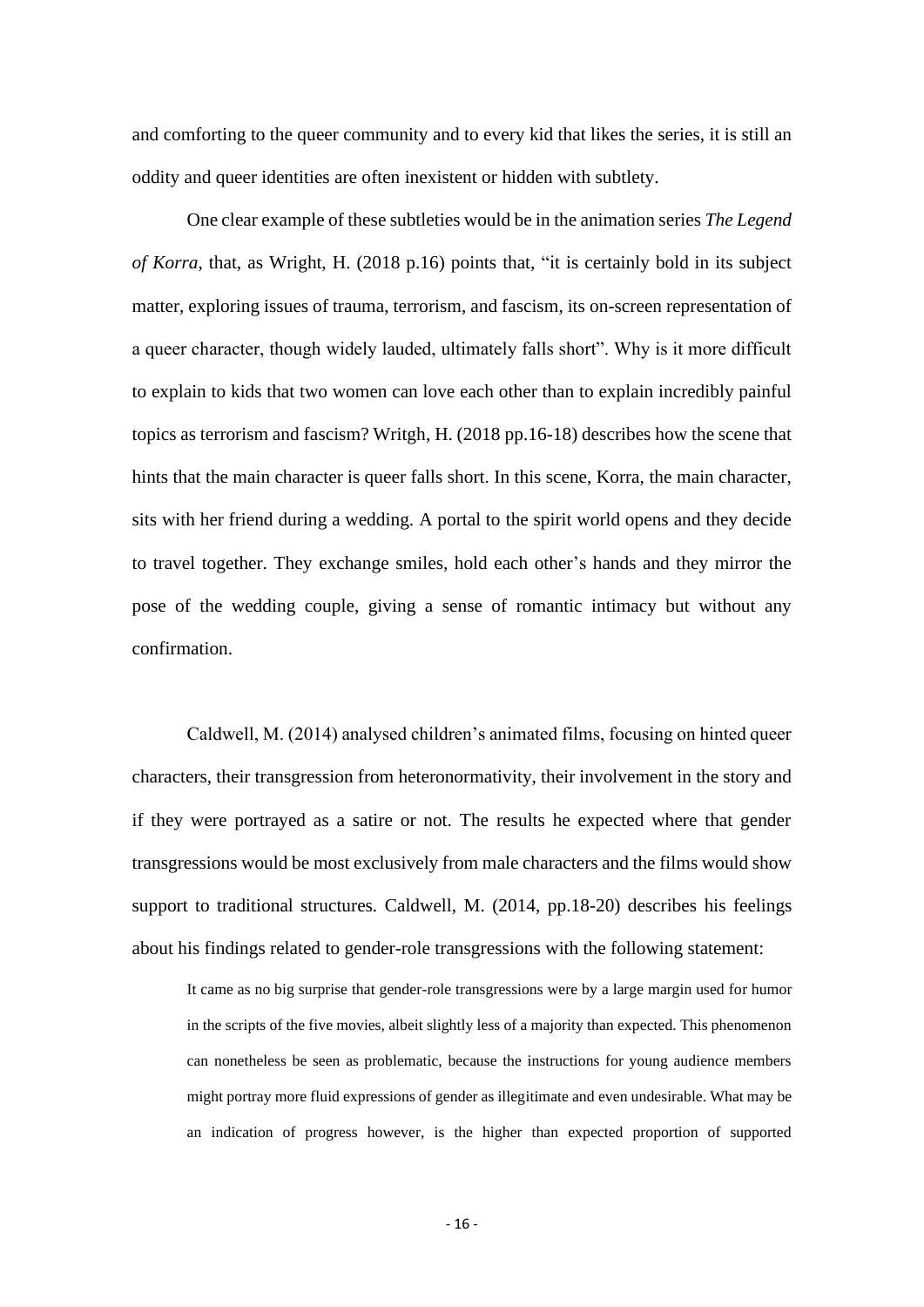transgressions, even if used as humor, that potentially gives direction towards social permissibility of fluid gender expression and sexual desire.

And related to attraction results he states the following:

Every one of the categories in my coding scheme upheld the hypothesis even more with instances hinting at LGBT culture or desire coded to be for humorous means least 80% of the time. This may indicate that alternative lifestyles and expressions of gender are still seen as *inappropriate* for the protected class of children. While it is indeed an improvement that these alternative realities for sexuality and expression of gender and gender roles even exist within the plots, the message may still be that LGBT lifestyles and expressions are ludicrous, not realistic for children, or a reason for being focuses of satire themselves. Caldwell, M. (2014, p.20)

Where do queer community have to draw the line? Is it reasonably to accept being portrayed mainly in comedy situations? Can representation be better or is it enough? My project advocates for better representation, for explicit queer characters and for genderrole transgression. Children must be exposed to representation that does not show queer identities as a joke. Therefore, through my proposal, students will learn to question the way characters are represented in different books and audio-visual content, so they can be aware of prejudices and disrespectful portrayals.

### <span id="page-17-0"></span>**WHY FOCUS ON READING AND LITERATURE?**

The Real Decree 126/2014 that stablishes the basic curricula in Primary Education states that reading and writing are tools that promote cognitive processes that elaborate knowledge of the world we live in, our environment and ourselves. Therefore, it is fundamental for teachers to focus on reading and literature to ensure that students acquire the tools to continue learning throughout their whole lives.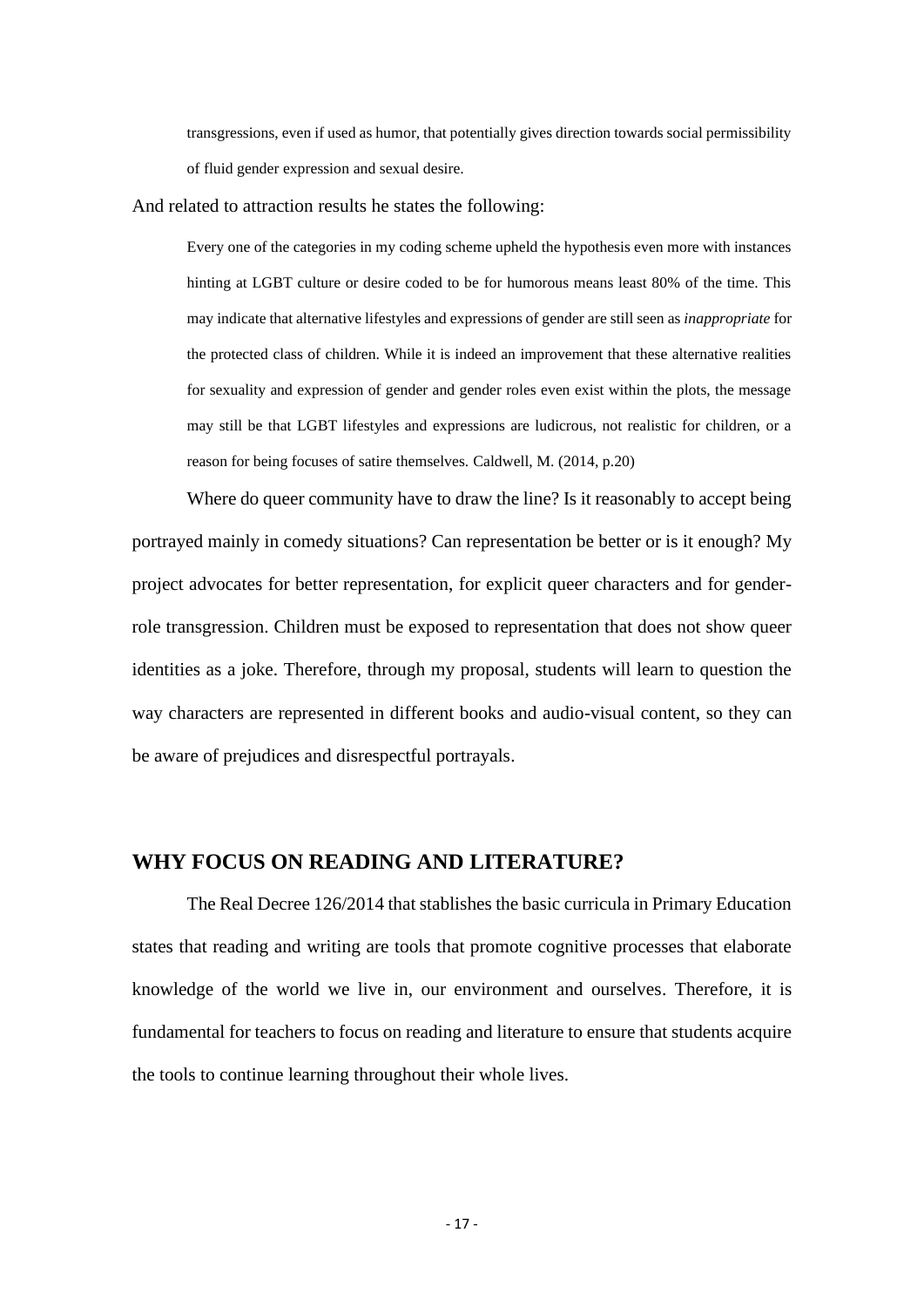According to Dris, M. (2011, p.2) reading is a complete activity and it provides information, creates habits of reflection, effort and concentration routines, and it is also fun and entertaining. The author points out benefits of reading (Dris, M. 2011, pp.2-3), from which I selected the most important for my project. The main ones are those related to cultural and social approaching: throughout reading, students will develop their knowledge about LGBTQ+ people and how to create healthy relationships with them. It will also provide queer students with role models and representation to inspire them. Another important goal in this project is getting to know oneself, which is another reading benefit. Reading is also beneficial because it helps to develop language skills, which is important as second language students.

### <span id="page-18-0"></span>**GENDER ROLES REPRESENTATION IN CHILDREN'S BOOKS**

#### It has been considered for years that

Throughout the history of children's books, authors have told their stories not only to entertain but to articulate the prevailing cultural values and social standards. Children's books are especially useful indicators of societal norms. And, children's books have, for a very long time, defined society's prevailing standards of masculine and feminine role development. (Peterson & Lach 1990, p.188)

#### Furthermore,

Gender bias exists in the illustrations, content, and language in many children's books today. A study from 1995 has shown that male names are represented almost twice as often as female names in the titles of books. It is also proven that in books regarding neutral-gender names frequently revolve around a male character. Many classic and popular stories where girls are portrayed usually reflect stereotypes of masculine and feminine roles. Such gender stereotyping is not only found in classic children's books, but even Newberry and Caldecott medal winners. Girls are usually represented as sweet, naive, conforming, and dependant while boys are typically described as strong, adventurous, independent, and capable. (Singh, 1998, as cited in Meis, J. 2010, p.1)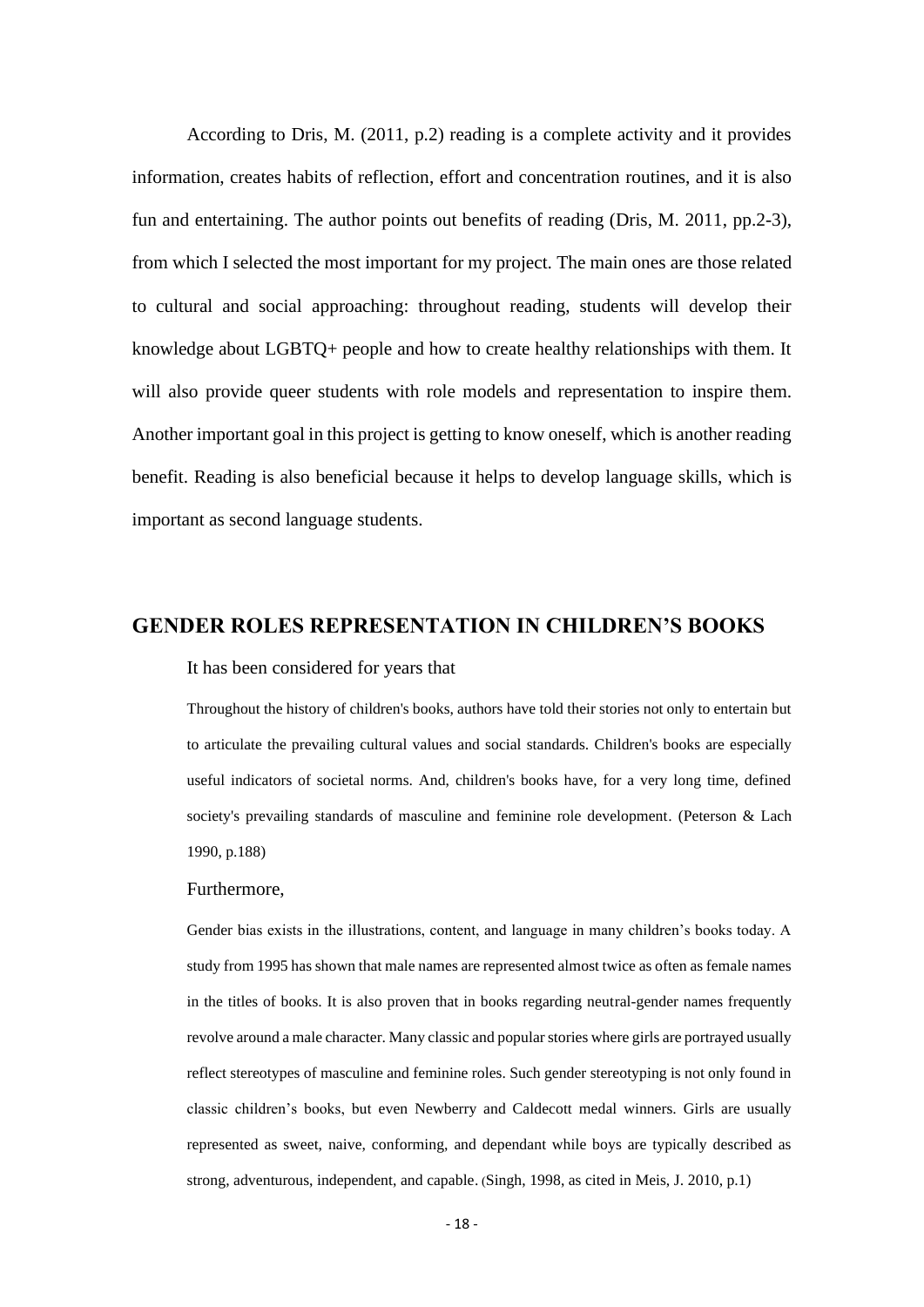Therefore, as teachers, we must carefully select the books we propose in our classrooms (textbooks and fiction) and different materials. Gender issues and LGBTQ+ are related and we cannot give inclusive education towards LGBTQ+ people without considering gender issues.

Children's books often differentiate between "boys' literature" and "girls' literature", offering them different views in how they ought to act. Children perceive gender roles from their books and create stereotypes about gender because of the images they see, and the actions performed by the characters in every scene. Many children perceive every day the image of the innocent and helpless princess and the strong and capable superhero, creating long-lasting effects on their perceptions about gender.

It is also important to think about the history of how children's books became their own literature genre to understand how they influence gender development in kids. "Prior to the eighteenth century, messages about expected behaviour were the same for girls and boys" (Peterson, S. and Lach, M. 1990, p.189). These authors explain that, from around 1750, the publishers started to differentiate between male and female audiences. Schools were segregated by gender, so they gave female led books to girls and male led books to boys. These books did not converge until the last quarter of the nineteenth century, when they became intended for mixed audiences. The messages were so distinguished from boy's literature to girl's literature and dictated so much what was expected from them that it had an enormous effect in society (Peterson and Lach, 1990, pp.189-190).

Many children's books do not show gender roles consciously. Some issues about these unconscious representations are that boys appear more times in books and colouring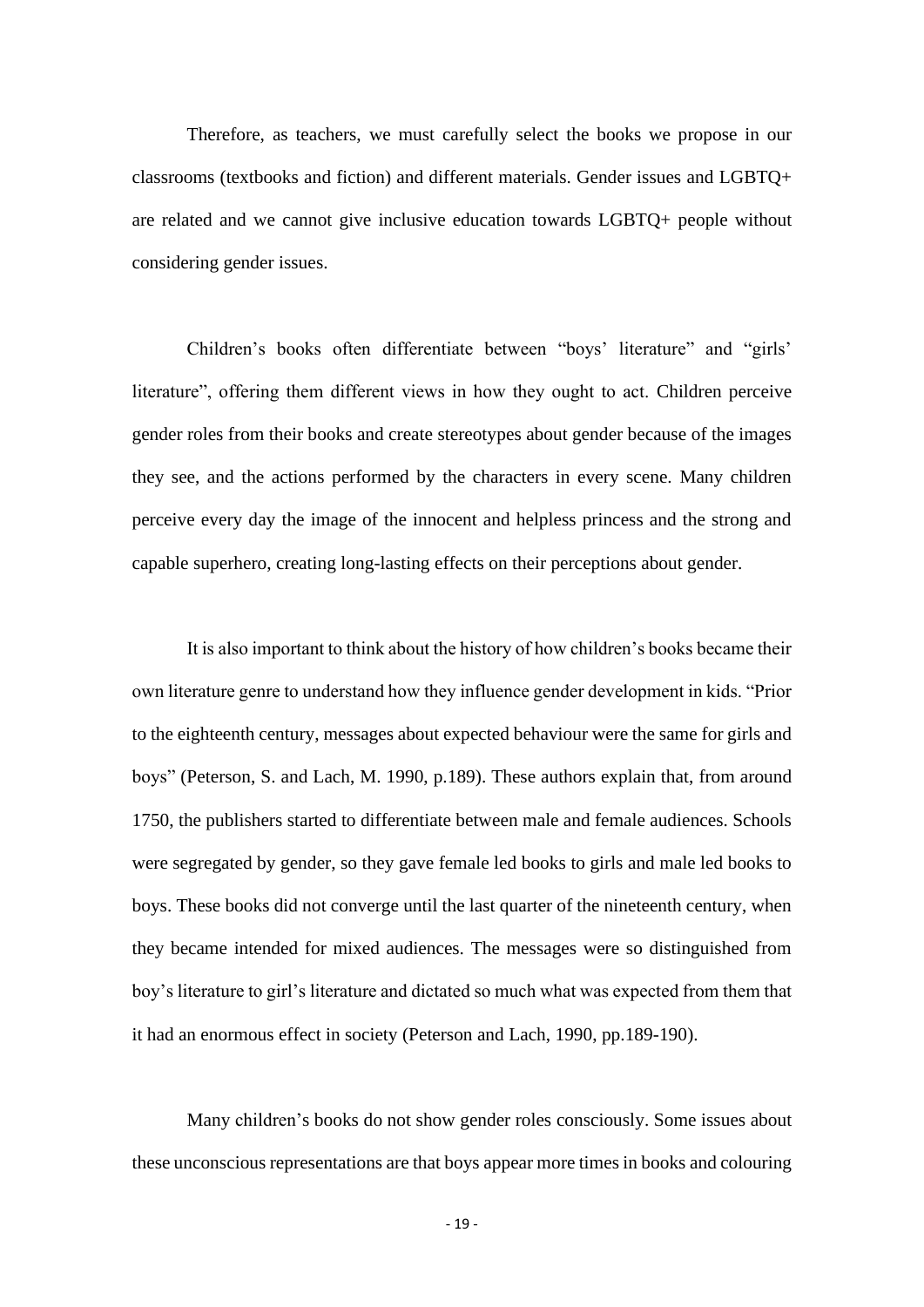books, girls are often portrayed indoors and boys outdoors, male characters are more aggressive than female ones, the jobs they have are very traditional gendered occupations, female illustrations are usually rounder and smaller than their male counterparts, etc; as Fitzpatrick, M. & McPherson, B (2010, pp.132-135) explain.

This is not exclusive to children's literature books, it is also shown in school textbooks, the way some activities are written and the pictures they contain. It is also shown in toys' catalogues by pictures of girls playing with dolls and boys playing with cars, which still happens today unfortunately. Children are exposed to a biased look on reality that mostly includes only traditional family roles: the caring, loving woman that sacrifices everything she loves for her family and the hardworking ambitious detached from the family man.

It is important to consider that this does not only affect cis hetero people, but queer people are also affected, as they often break gender roles that do not fit with their identity. Queer identities include aromantic and asexual people that do not involve themselves romantically and/or sexually with partners, non-binary people that are neither boy or girl, they can be both, none or something else in between or outside the binary; gay people that do not follow traditional gender roles, polyamorous people that engage in nonmonogamous relationships. Gender roles are harmful to everyone, no matter the gender, sexual orientation or partners, therefore it is needed to broaden the views in media. Changing representation and including all types of characters in children's books would be an incredible aid dismantling traditional views on society, but as teachers we do not possess that power, so we must improve gender and LGBTQ+ representation choosing and carefully creating the materials we use in our lessons.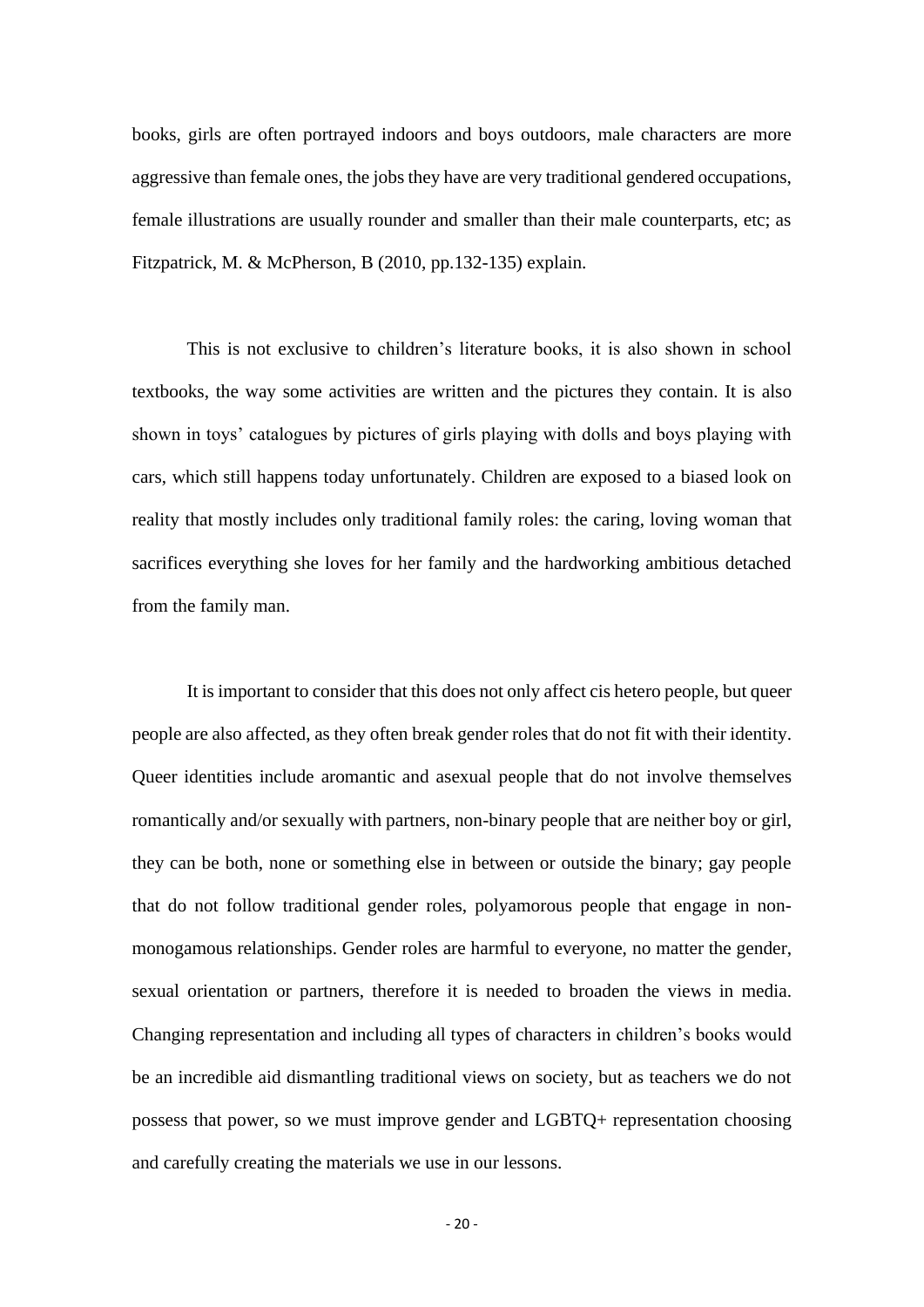Therefore, my proposal is created to ensure representation, to acknowledge queer identities, to provide support to students and families, improving their mental health, creating safe spaces in school, to promote change in society, and to erase prejudices and stereotypes. This proposal is an example of how to select queer-inclusive materials, how to include LGBTQ+ identities in the lessons and in the school life and how to create an accepting environment in which diversity is normalised. Even though this proposal is complete and focuses on the most important topics (gender, families and identity) it must be supported by queer-inclusive measures in the school: gender neutral bathrooms, queer teachers talking about their experiences, recognition of trans students (respecting their needs, names and pronouns) and using neutral forms in their documents that do not assume that a family is one mother, one father and children, among other inclusive methods.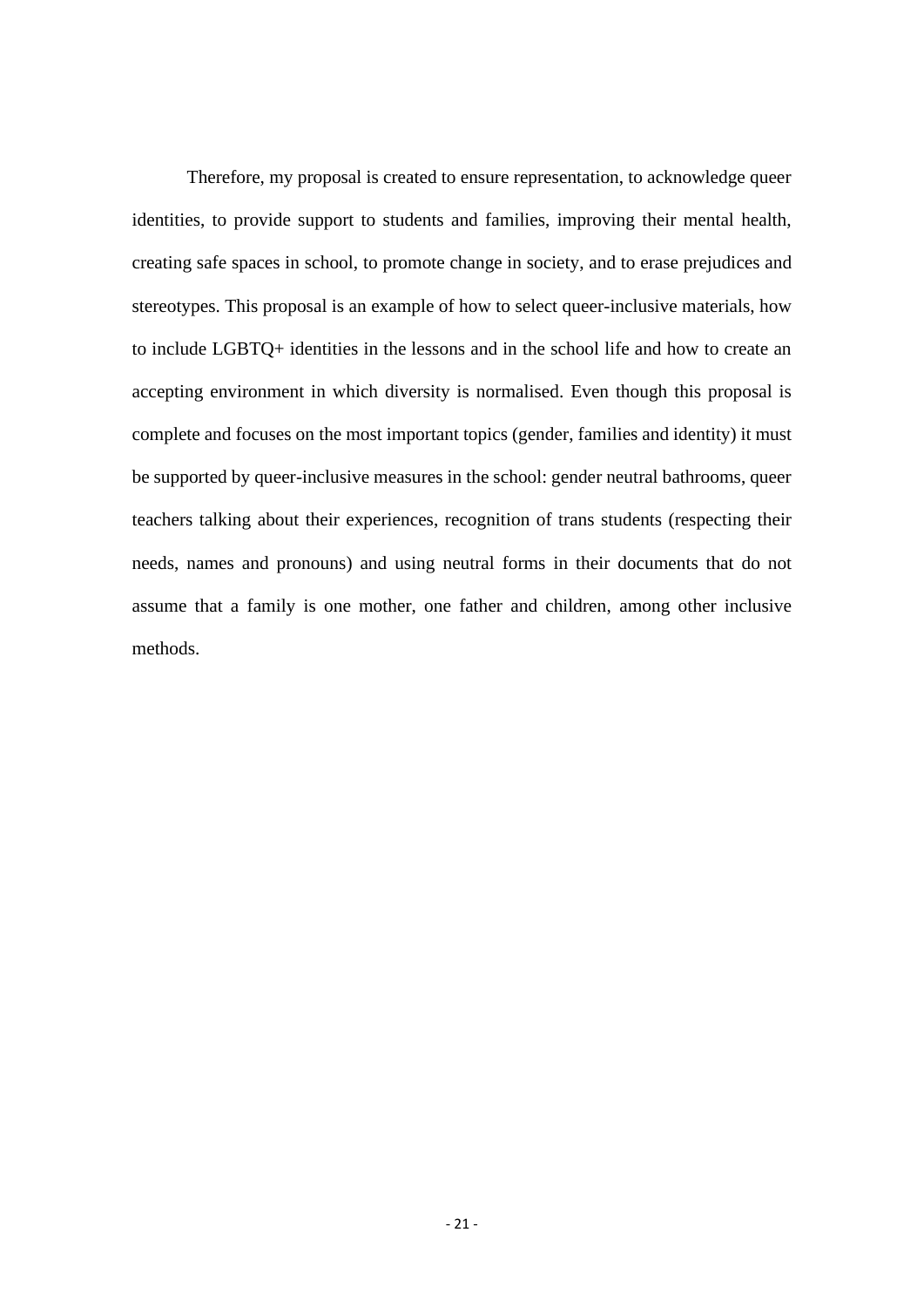# **DIDACTIC PROPOSAL**

#### <span id="page-22-1"></span><span id="page-22-0"></span>**CONTEXT & DESCRIPTION**

The unit is aimed at the first year of Primary Education and will be organised in five different sessions of one hour in the last weeks of June for its proximity to Pride's celebrations. The main tools to develop the unit will be children's drawings, conversations and different books. It will also serve as a revision of many of the learnings of the academic year. It will be very participative and active, focusing on each one's experiences and contributions.

As it is stated in BOCYL n. <sup>o</sup> 142 (2016, p. 34465), the main objective for the Foreign Language area is the use of the English language as a form of communication in social contexts. Focusing in the four main skills: listening, speaking, reading, and writing. Students will have to read different texts to develop their reading abilities, they will have to participate both in prepared expositions and spontaneous conversations to develop their speaking skills and they will face some tasks that involve writing in order to develop these reading skills.

The unit starts from the student's experience, considering what they see at home, what they know and who they know because "In teaching it is important to know how learners learn. If we teach in a connected and related way, most of them will learn properly. Otherwise learning difficulties may arise." (Ausubel and Novak, 1983 as cited in Ballester, A, 2014 p.200), therefore connecting their experiences to the topic, which improves comprehension and developing of the unit.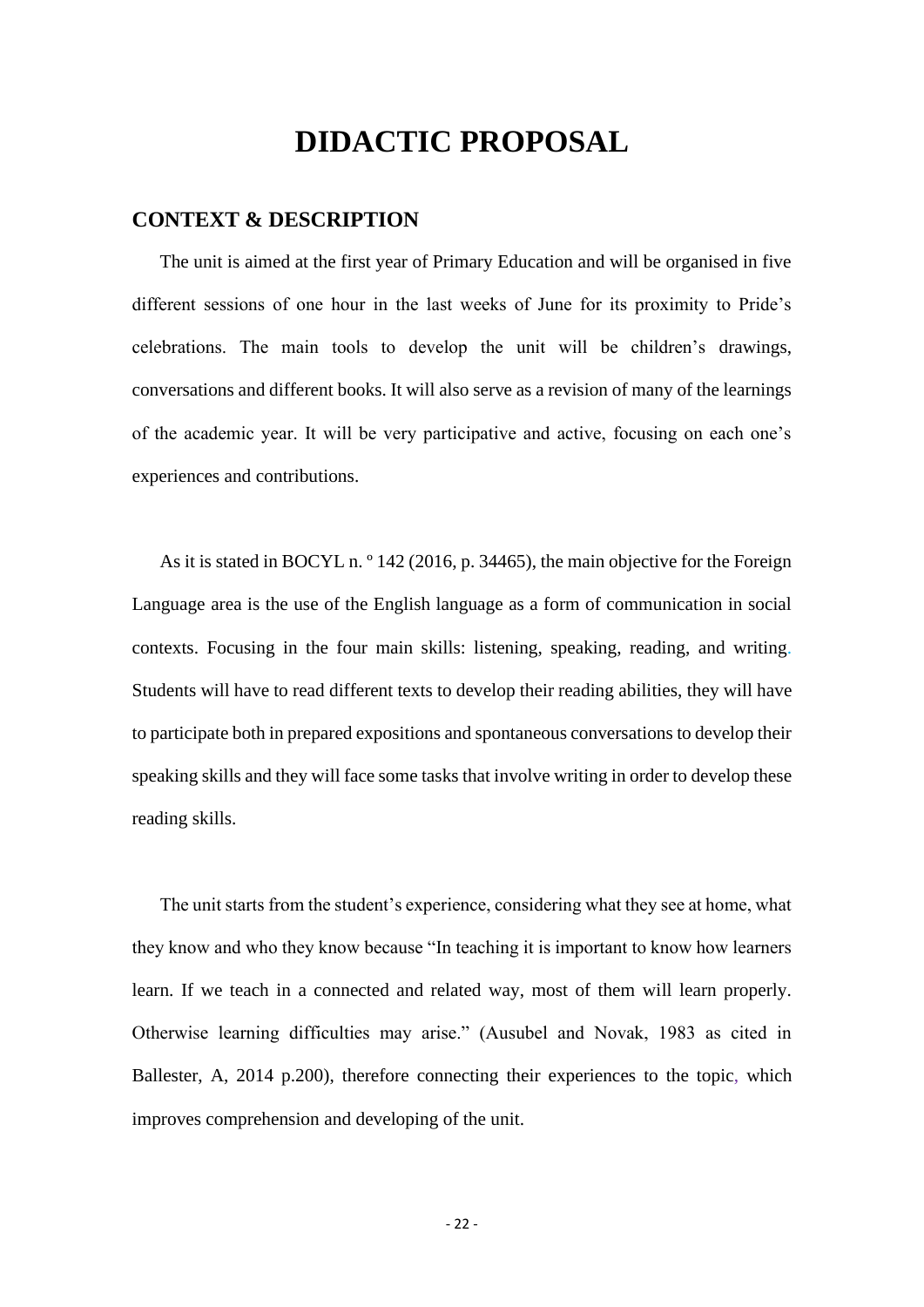### **METHODOLOGY**

The first activities when introducing a new topic will consist of a conversation about the students' thoughts about the topic, helping themselves with drawings. The drawings will serve as a source of information following the "open work" theory proposed by Ballester, A. (2014 p.201). These topics are social in nature, therefore the students' experiences, their knowledge about their families and their acquaintances serve as a source of information.

Open work promotes meaningful learning experiences. When learners do open works their learning process is reinforced. It should be added that a bit of flexibility is needed in that situation. A practical session concerning open works can be easily carried out in the classroom. That activity may consist in asking learners to bring into the classroom whatever source of information they find regarding an issue or a unit of work, such as maps, photos, graphs, drawings, sketches, texts and photocopies of photographs. It is very important to let the proposal open, so that the activity becomes enriching and interesting. (Ballester, A. 2014 p.201)

The students will have just a couple of directions to draw their pictures that help them focus on the topic but allow them flexibility and space to express what they believe it would be interesting for the class or just what they want to express and share.

The lessons will also focus on teamwork. They will work in small groups of three, four or five students, as

Collaborative works strengthen the effect of giving them a great number of incoming information, by using a multiple diversification of resources. When it comes into meaningful learning experiences, students work fine when cooperating in pairs, although a group of 4 is considered ideal. (Ballester, A. 2014, p.201)

These teams will not be decided at random; they will be determined by the teacher selecting different students with different backgrounds, abilities and interests to make ideal teams: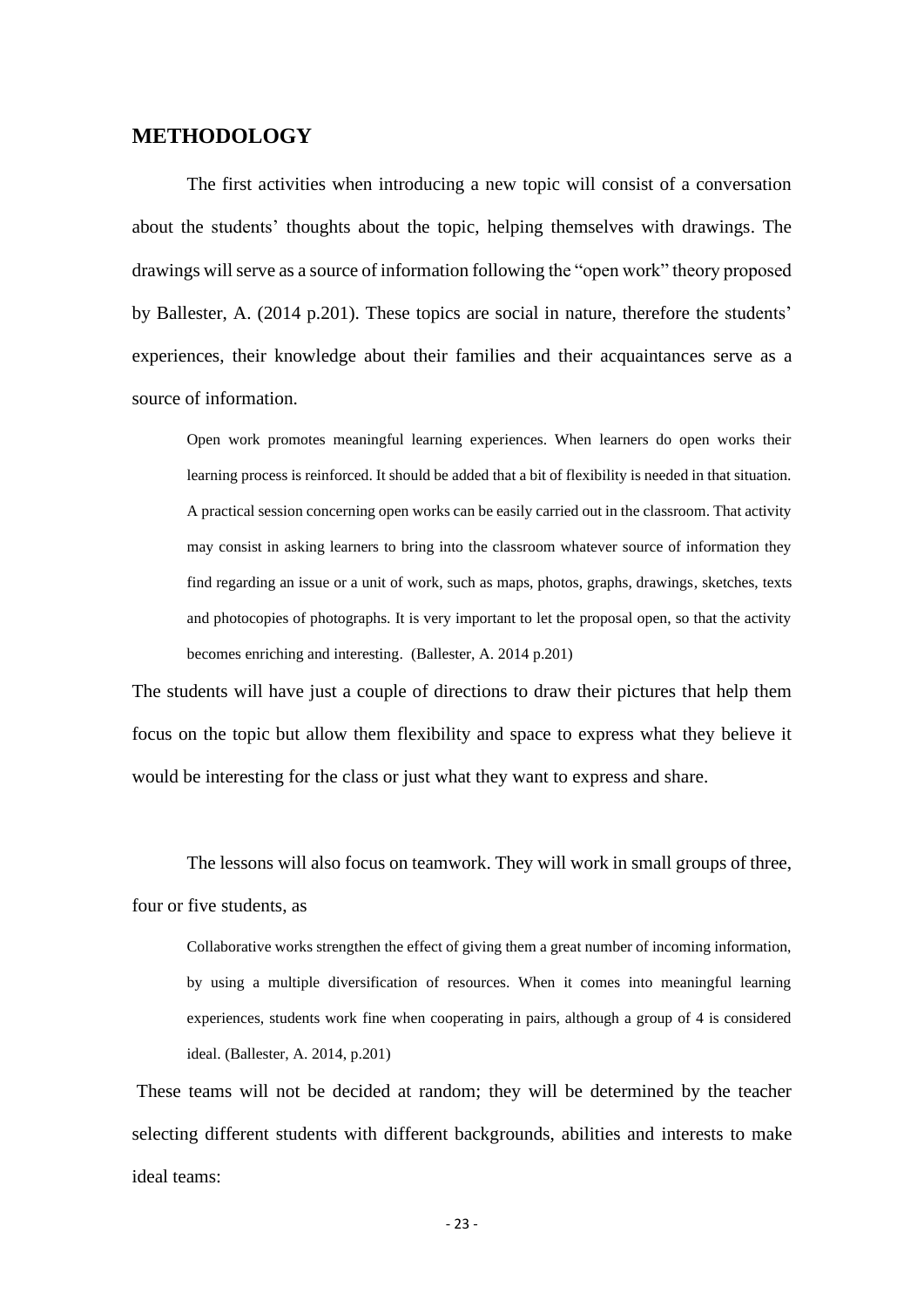"Well-balanced teams are recommended […], so teachers should take into account some information about learners: initial evaluations, results obtained in several subjects, academic curricula, educational records, or directly observing the class group. This works out better if teams are set up by the teacher, as he knows his students well. Teams should be made up of members with different capabilities, that is, putting together an advanced learner, an active one (capable of leading the group), a slow-witted or withdrawn student and a learner using curriculum adaptation (with special educational needs, bad behaviour …) (Ballester, A. 2014, p.201)

This unit is designed from a ludic perspective because gaming helps the students develop their abilities: it helps in socialising, meaningful learning, stimulating imagination, developing logic thinking and emotional learning (De Borja, M. 1998 p.156). Consequently, most tasks proposed are based on interesting and fun activities that children like to do (drawing, participating in storytelling, roleplaying and watching cartoons). Furthermore, this kind of activities are useful for the English class because the students use the language in a significative way, using its potential to sing, play, draw, roleplay and improvise. (Alcedo and Chacón, 2011 p.73)

For language learning, communication is key: translation is never used through the proposal and student participation is required. Most of the activities will not have any written report and they will follow the principles of the direct and the oral method and communicative approach gathered by Pino, M and Rodríguez, B. (2006, pp.134-136). The tasks will focus on only using English (without translating), oral practise through questions and answers, student interaction, progressive change through the different stages of the unit, student's responsibility in communicative tasks, programming based on topics, and oral communication and evaluation through communicative situations.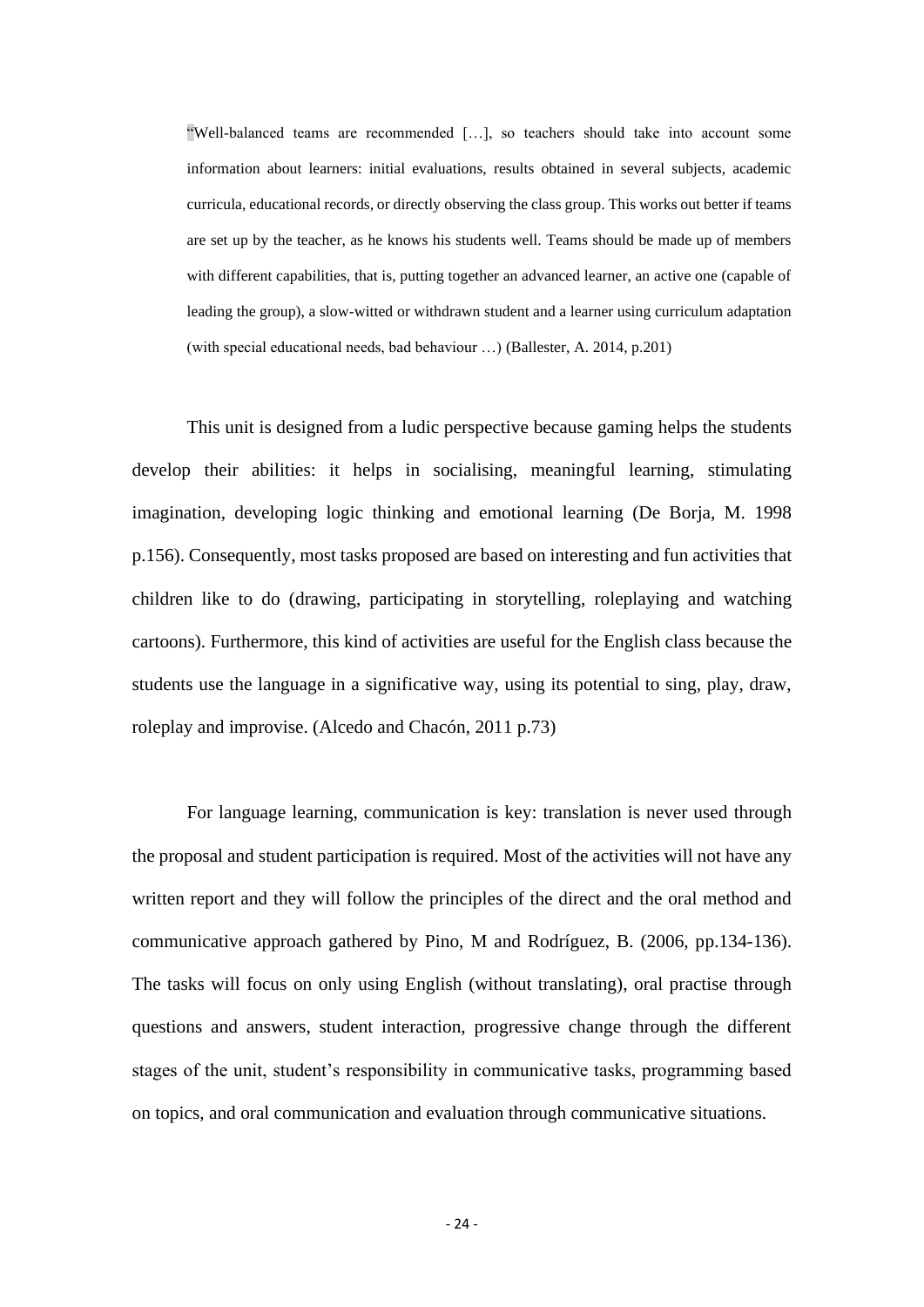#### <span id="page-25-0"></span>**THE MATERIALS**

Camdlin (1987) as cited in Madrid, D. (2001 pp.215-216) offers a frame of reference to choose and design materials. Its key categories are: objectives and contents of the materials, tasks based on the materials, what they require the teacher to use them, variety of resources, adequacy to the language learning (sequence, structure and continuity) and adequacy to the learning processes that are required (autonomous learning, discovery learning, learning construction, content-based learning, cooperative learning…). Consequently, all materials are designed and selected following these guidelines. They are selected considering the learning process (focusing in three main areas: language learning through communication, embodying social values towards queer people and discovering themselves). They also consider the students' needs and the requirements for the teacher's to use them (especially knowing the main guidelines on how to adress LGBTQ+ people and how to support their queer students. Lastly, they are designed and sequenced to use them starting from the experience, students' thoughts, and their ideas in the first sessions, expanding that vision to less known or even unknown topics in the last lessons (using tales to open up a conversation about what it means to be transgender or to discover other types of families).

The main reason that led me to choose specifically the materials I use in the unit is that, according to Avila-Saavedra, G. (2009 p.8)

Mass media, as a cultural and social institution, contribute to the maintenance of the sexual status quo expressed as the pre-eminence of heterosexuality in the representation of social interactions. A queer perspective in media criticism requires going beyond issues of numeric representation of gays and lesbian towards an analysis of the nature and complexity of such representations in the context of a broader notion of hegemony.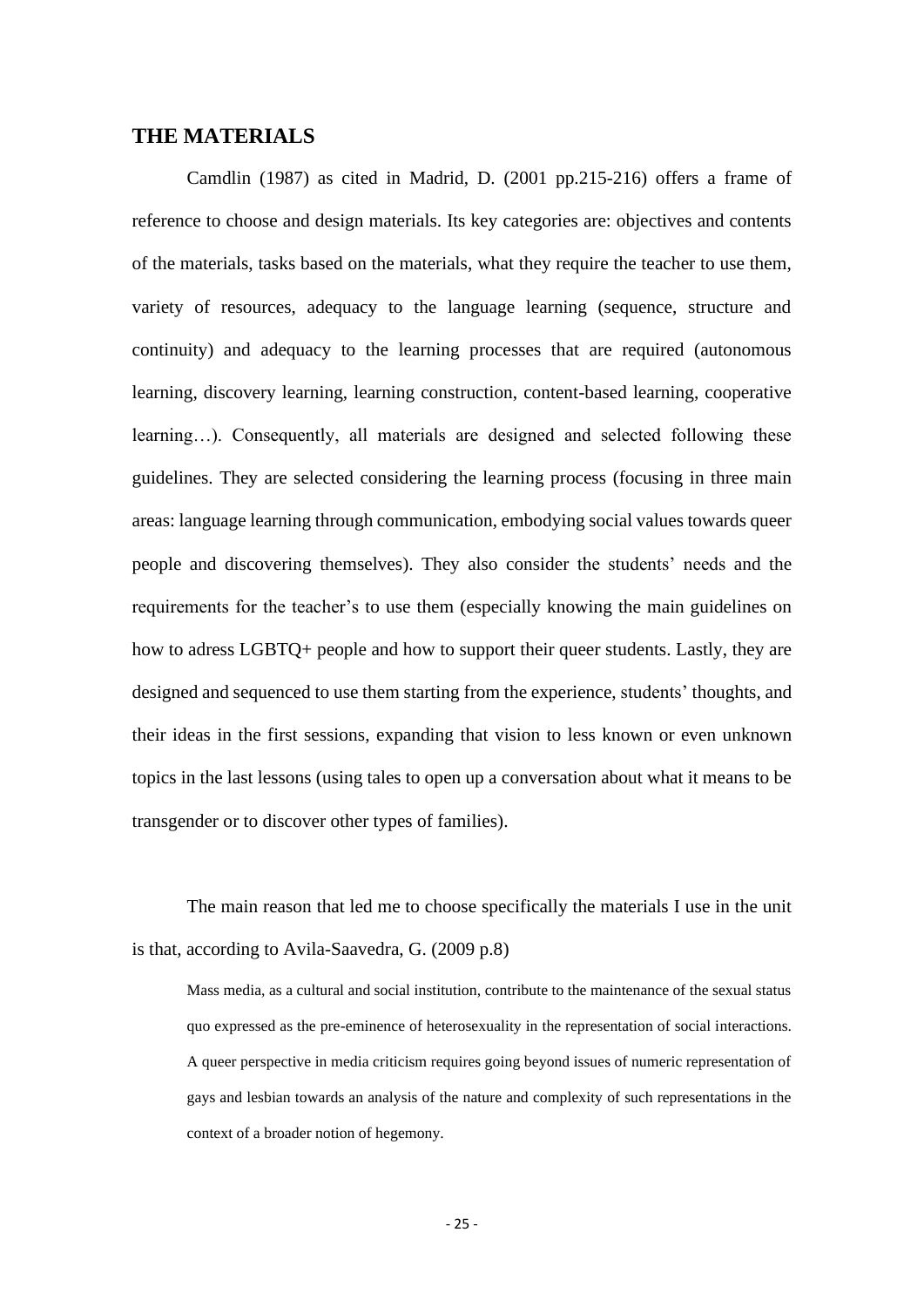Therefore, I chose the materials to challenge that status quo and open a critical conversation about these topics from an early age, with appropriate representation and considering the different ways to represent queer people and relationships.

Tofiño, I (2006, pp.87-88), considering how diversity is represented, distinguishes four categories of representation: discrimination/injury (texts where diversity is represented as a negative trait caused by sickness or not following the traditions), "kind" discrimination (texts that contain different family models but following a hierarchy in which monogamous heterosexual families are treated like the best option), invisibility (texts that do not contain diversity: the most common ones in children's literature) and affirmation (texts that show diversity in a neutral way: they do not judge or hide that diversity). This last category is the one that I follow throughout my proposal because it is important to show diversity in a natural and neutral way.

According to Tofiño, I. (2006, p.83), teachers, parents and adults in general must act natural towards diversity in children's books. Adults views are nuanced by our own assumptions about what it means to not fit in the cisheterosexual society as adults, so when we try to talk about diversity, we sometimes become paranoid, saying that we do not possess materials, that there is massive bullying towards queer students. Even though there could be more materials and it is true that some queer students suffer from bullying and discrimination at school, things have improved in the last decade and continue to improve day by day.

Tofiño, I. (2006, p.83) also states that young kids and teens nowadays have tools (such as the internet) and adult role models that help them to carry on with their lives.

- 26 -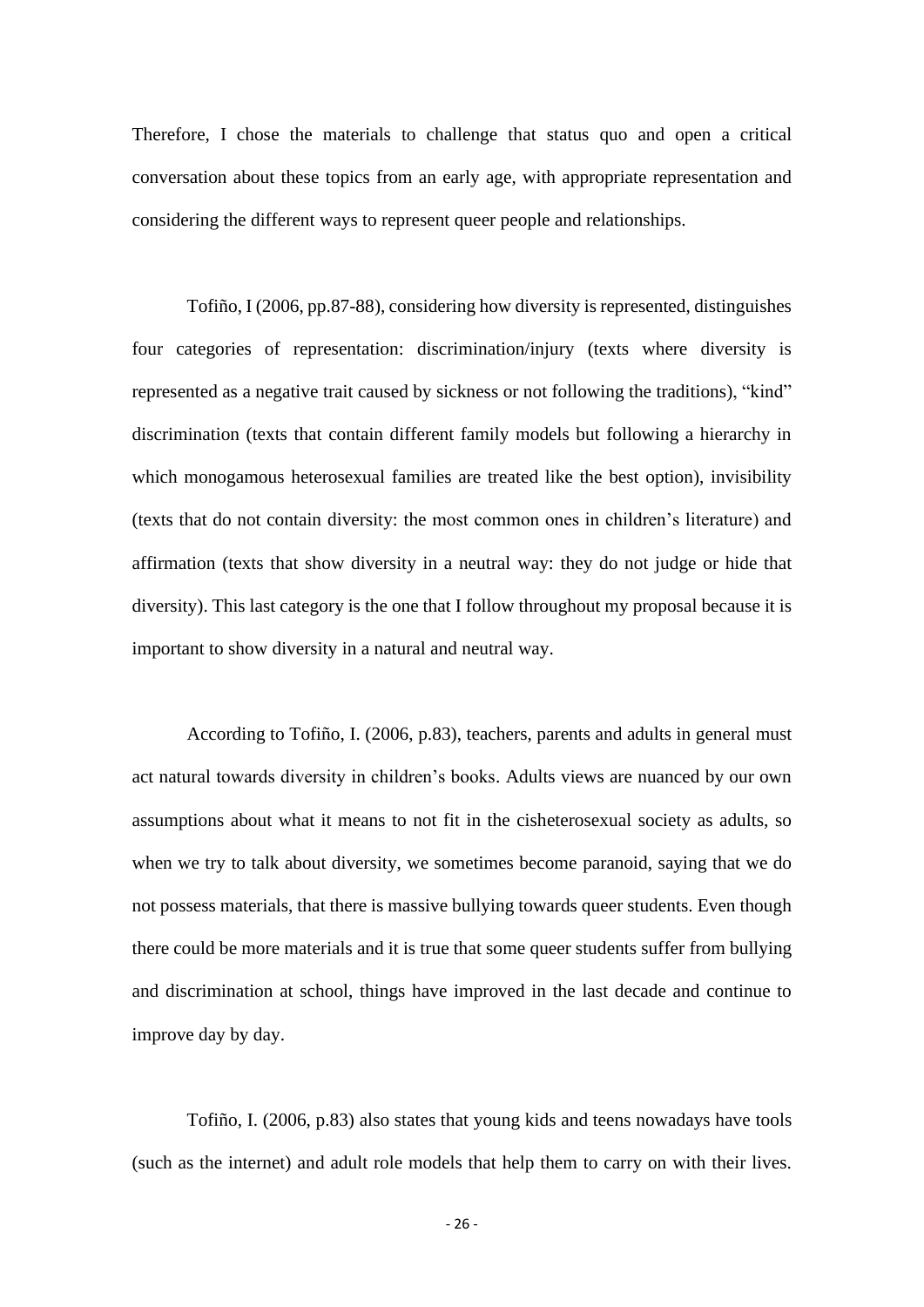Even though students have access to materials on the internet and other sources, this unit serves as a first contact and support to help them reach the materials and the help they might need, considering that there is still queerphobia, there is still bullying and other problems caused by hatred and misinformation and our students need to grow up challenging every form of discrimination against the LGBTQ+ community.

Another aspect to consider that Tofiño, I. (2006, p.84) mentions is that there is little information and studies about queer-related documents (information pamphlets, books, guidelines, books…) for LGBTQ+ kids in Spain. Compared to gender-related ones, which their discrimination is pointed for years now, there are little criteria to judge and analyse queer diversity in these texts. Therefore, he proposes some criteria to consider while selecting materials to deal with queer issues with children (Tofiño, I. 2006, pp.86-87). The materials chosen contain different types of romantic relationships presented as something positive. There are also different masculinity and femininity models and the characters are not forced to follow social conventions related to their gender.

### <span id="page-27-0"></span>**OBJECTIVES, GOALS AND COMPETENCES**

The unit has the following objectives:

#### General objectives

- Analyse gender roles and stereotypes.
- Acknowledge and value the differences between everyone's families.
- Develop communication abilities in English.
- Use literature as a tool to learn about the world.
- Improve understanding of oneself.
- Get to know and respect each other.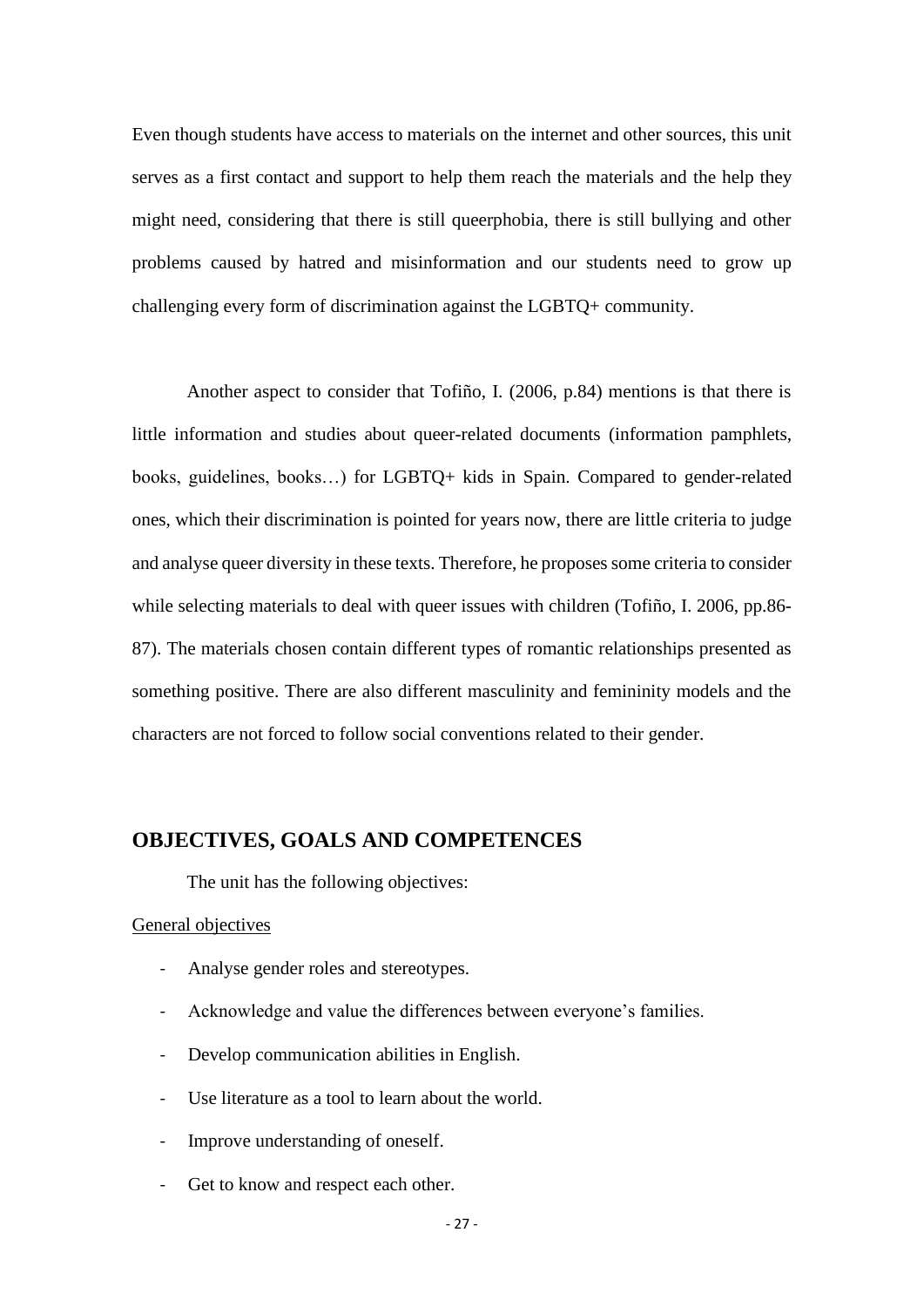#### Specific objectives

- Dismantle prejudices about gendered activities and jobs.
- Acknowledge non-cisheteronormative families.
- Use drawings and non-verbal language to support oral communication.
- Develop reading strategies in small groups.
- Acknowledge that there are different approaches to books (paper, storytelling, audiobooks, representations, roleplays).

Furthermore, these objectives will be assessed focusing on the following goals:

#### Main goals

At the end of this unit all children must:

- Have participated in the activities, expressing themselves and their ideas about the activities in simple messages and drawings.
- Talk in casual conversations (during recess or in different situations in class) about the differences between their families and their peers' ones.
- Engage in English-speaking situations, listening and answering with non-verbal communication (nods, eye-contact, facial expressions).
- Answer simple questions about the books and stories from the proposal accurately, proving they understood them.

At the end of this unit most children must:

- Elaborate simple phrases in English about the unit, speaking about themselves, their families and/or their acquaintances or about the books and stories they read and created in the unit.
- Express their opinions about the stories and choose their favourite one.

At the end of this unit some children must:

Create their own inclusive stories.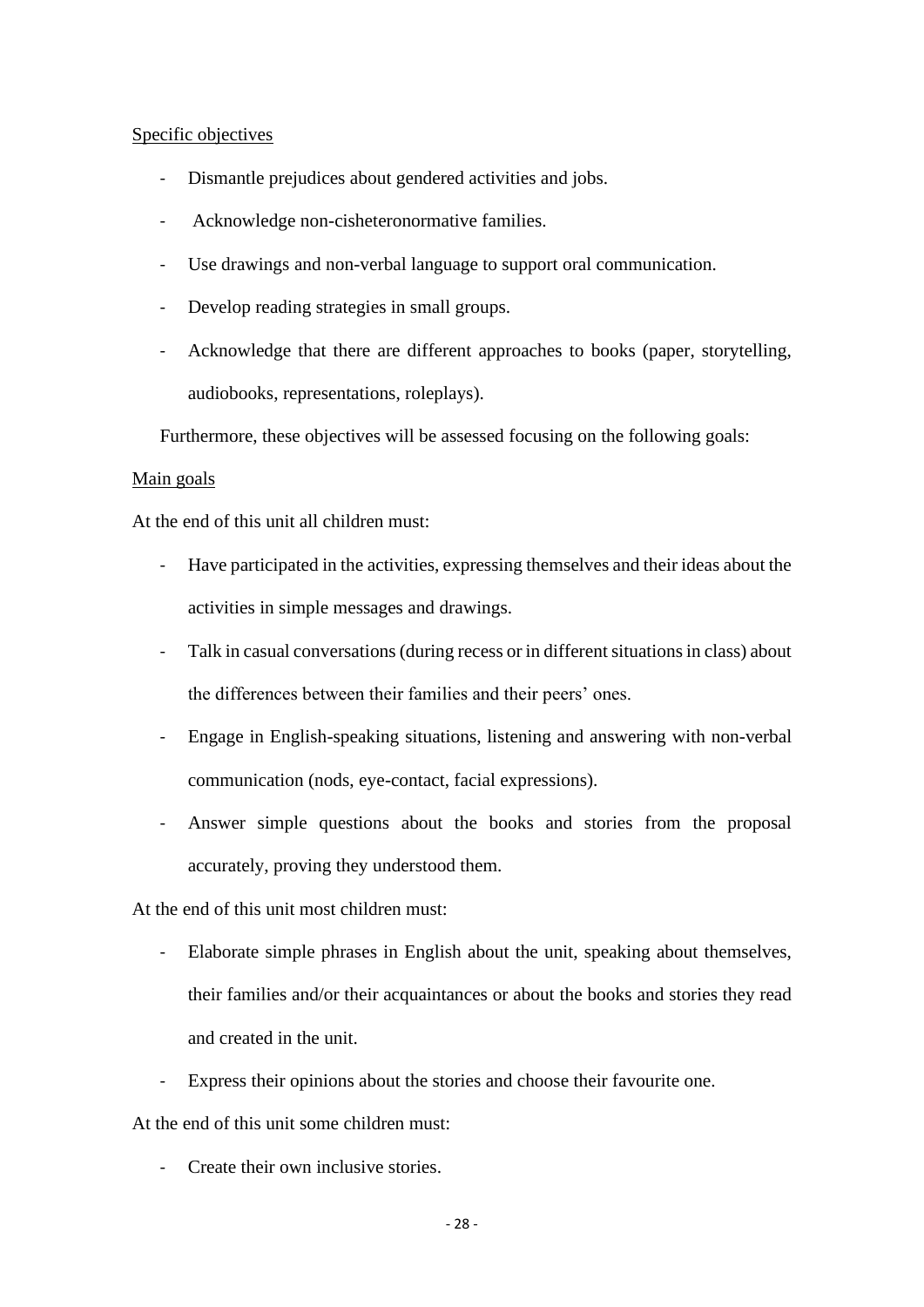#### Competences:

All the competences from the Spanish' education system will be worked on in the unit. For example, the Linguistic Competence will play a big role throughout the lessons, as communication (oral and written) will be the main tool for all the activities. The Mathematical and basic competences in science and technology will be worked on creating the scenario and props for the roleplay, as the students must measure and plan the different sizes, materials and the arrangement of all the elements. The digital competence will take part in activities that involve the computer. Learning to learn will be important throughout the unit as the children will assess their own learning and regulate their rhythms. Social and civic competences, as well as cultural competences will be present throughout all the topics and contents of the unit, as the pupils will embody respect values and learn how to look after their peers. Entrepreneurship will be developed through the creation of the roleplay, as our students will have to designate roles, organise their work as teams and create a final product from scratch.

#### <span id="page-29-0"></span>**LESSONS**

Every lesson of this didactic proposal is described below following the same structure. First, I mention the specific objectives for the lesson to support the brief description of the activities. Then, I specify the materials required for the task and which competences are the main ones. Lastly, I provide an assessment template used for every student throughout the lesson, which will be complemented by observation, teacher's notes and task's supervision.

#### First session:

Objectives: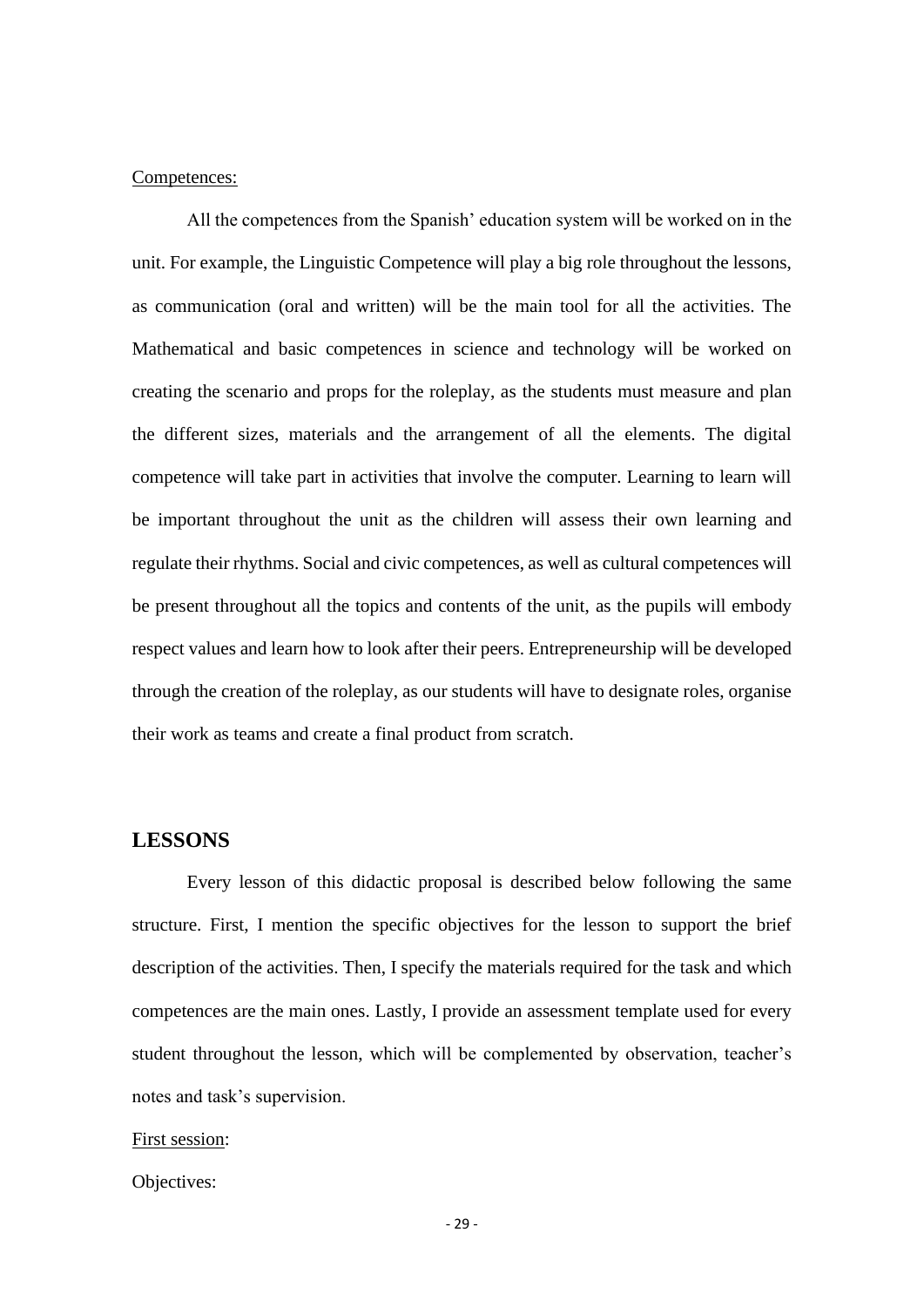- Describe their families.
- Support verbal communication with non-verbal language and visual aids.
- Acknowledge the differences between their families.

Description: **My family and me**. Students will draw a picture of their close families, the people who they live with. Then they will briefly explain their families guided by questions asked by the teacher ("who do you play with?", "who lives at your house?", "who takes you to the hospital?"), and they will talk about the differences between each family (single parent families, divorced families, families that include grandparents, homo-parental families, youth centres, orphans) This session will focus on acknowledging and valuing the differences between the families of our students.

Materials:

- Paper.
- Drawing tools.

Competences: linguistic competence, social and civic competences, learning to learn, cultural competences.

Assessment:

| Item                                       | <b>Bad</b> | Ok | Good | Great |
|--------------------------------------------|------------|----|------|-------|
|                                            |            |    |      |       |
| Pay attention to the drawing.              |            |    |      |       |
|                                            |            |    |      |       |
| Follow the instructions from the teacher.  |            |    |      |       |
| Listen to the classmates' expositions.     |            |    |      |       |
| Point to the differences between families. |            |    |      |       |

Second session:

Objectives:

Recognise and describe different jobs.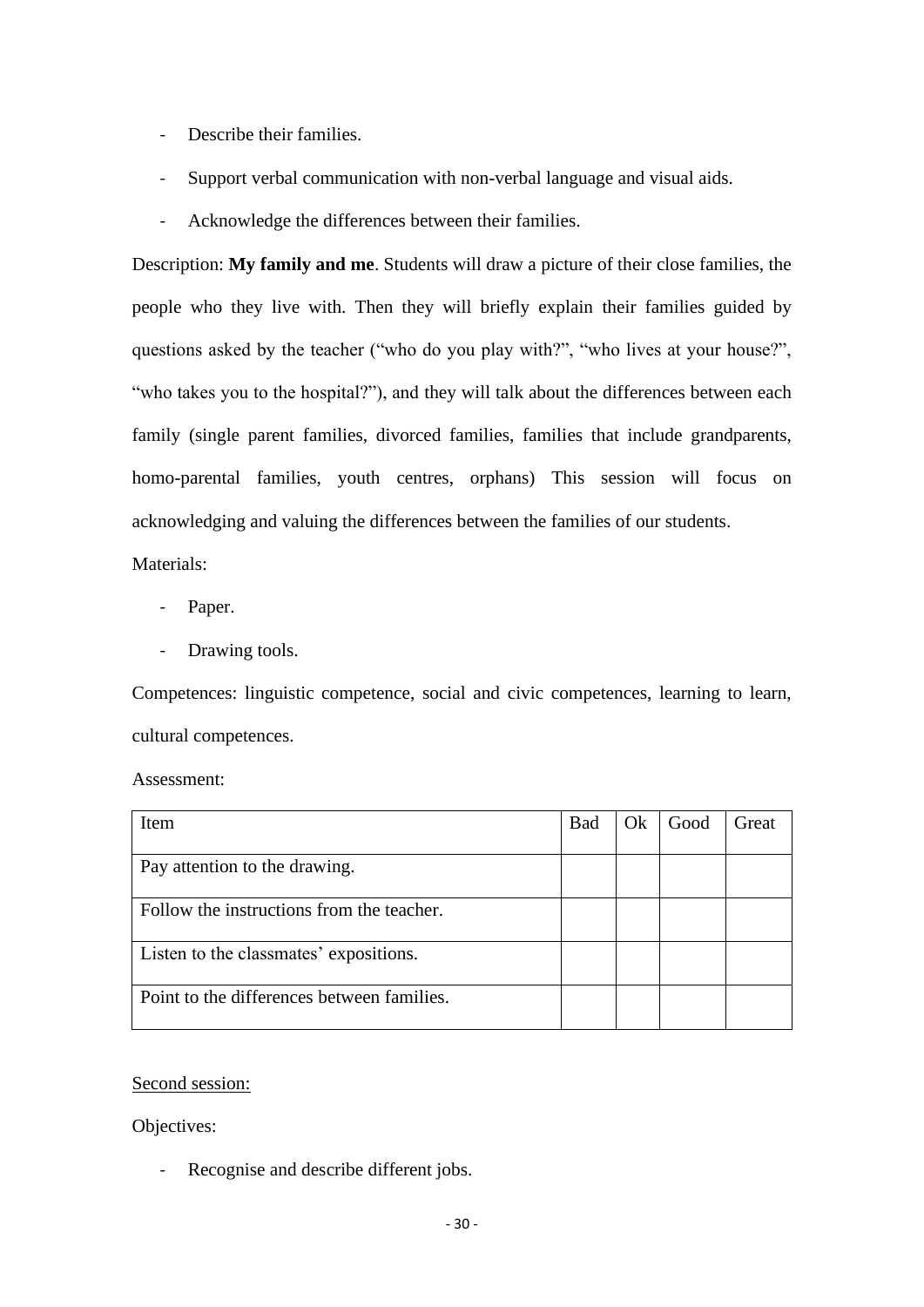- Acknowledge discriminatory views about gendered jobs.
- Support verbal communication with non-verbal language and visual aids.

Description: **Gender stereotypes**. Children will draw a picture of different jobs. They will draw selected jobs, some jobs that are often gender-stereotyped such as firefighter, police, teacher, nurse, etc. Then they will do an analysis of what gender is the person they have drawn putting their drawings in the blackboard in three different spaces: one for the girls, one for the boys and the last one for other genders or non-specified gender. Then the teacher will ask questions for them to think about the stereotypes.

Materials:

- Paper.
- Drawing tools.

Competences: linguistic competence, social and civic competences, learning to learn, cultural competences.

Assessment:

| Item                                             | <b>Bad</b> | Ok | Good | Great |
|--------------------------------------------------|------------|----|------|-------|
|                                                  |            |    |      |       |
| Show interest doing the drawing.                 |            |    |      |       |
| Follow the instructions from the teacher.        |            |    |      |       |
| Listen to classmates' exposition.                |            |    |      |       |
| Question the differences between "male jobs" and |            |    |      |       |
| "female jobs".                                   |            |    |      |       |

### Third session:

Objectives: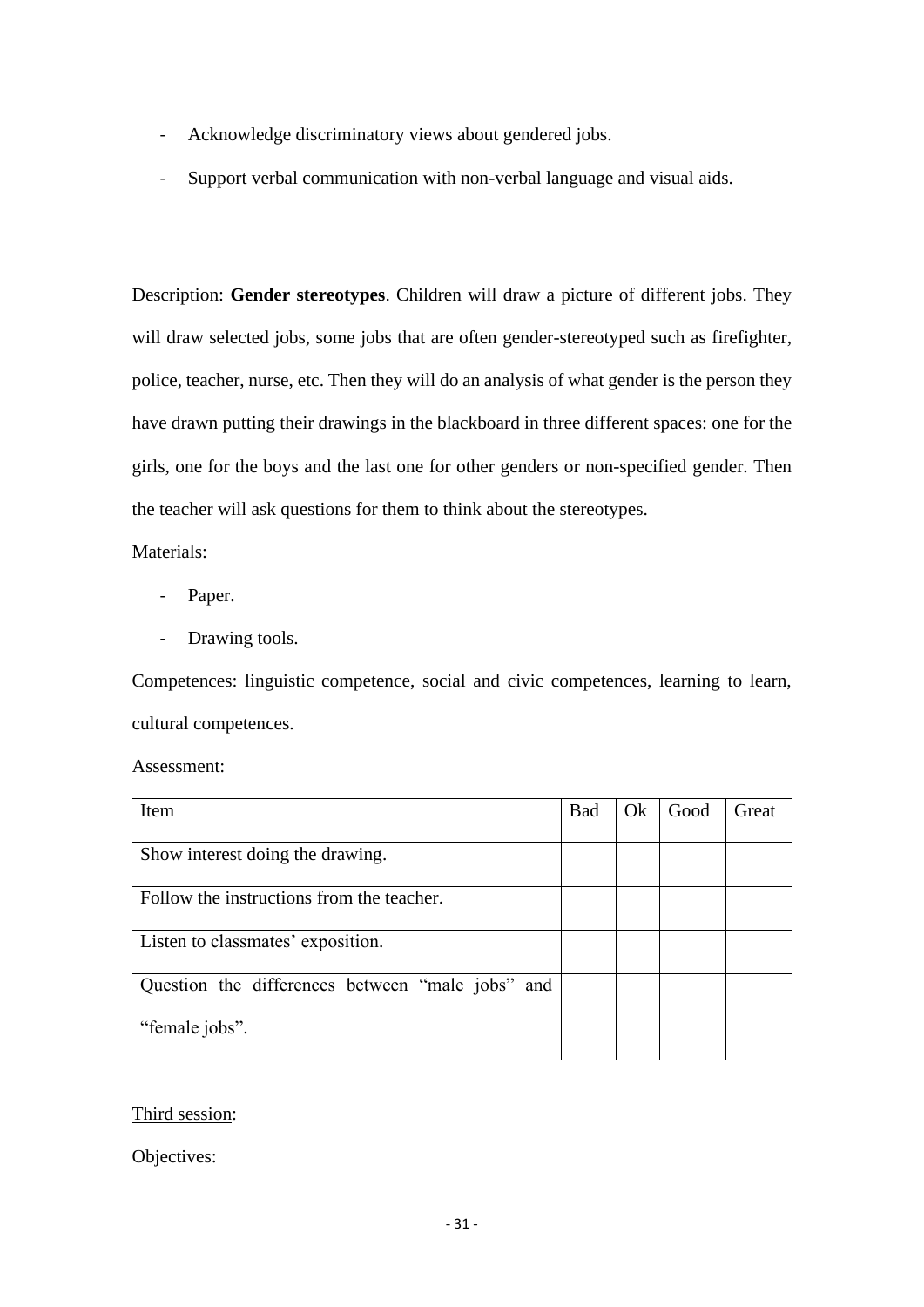- Support their peers and help each other read.
- Recognise the main characters and plot of the stories.
- Formulate opinions about the stories.

Description: **Analysing gender**. They will read in small groups the book *Are you a boy or are you a girl?* and later they will watch the video version (https://youtu.be/4\_9F0RZUsIc) of the tale *Jamie - A Transgender Cinderella Story*  (Pike, 2015).

### Materials:

- *Are you a boy or are you a girl?* (Savage, 2015).
- Classroom's digital equipment (computer, screen).

Competences: linguistic competence, digital competence, social and civic competences, learning to learn, cultural competences, entrepreneurship.

Assessment:

| Item                                            | <b>Bad</b> | Ok. | Good | Great |
|-------------------------------------------------|------------|-----|------|-------|
| Identify the main characters.                   |            |     |      |       |
| Describe the plot with short sentences.         |            |     |      |       |
| Choose the favourite character.                 |            |     |      |       |
| Stay silent during the video.                   |            |     |      |       |
| Help the teammates read/let the teammates help. |            |     |      |       |

### Fourth session:

Objectives:

- Support their peers and help each other read.
- Recognise the plot and main characters.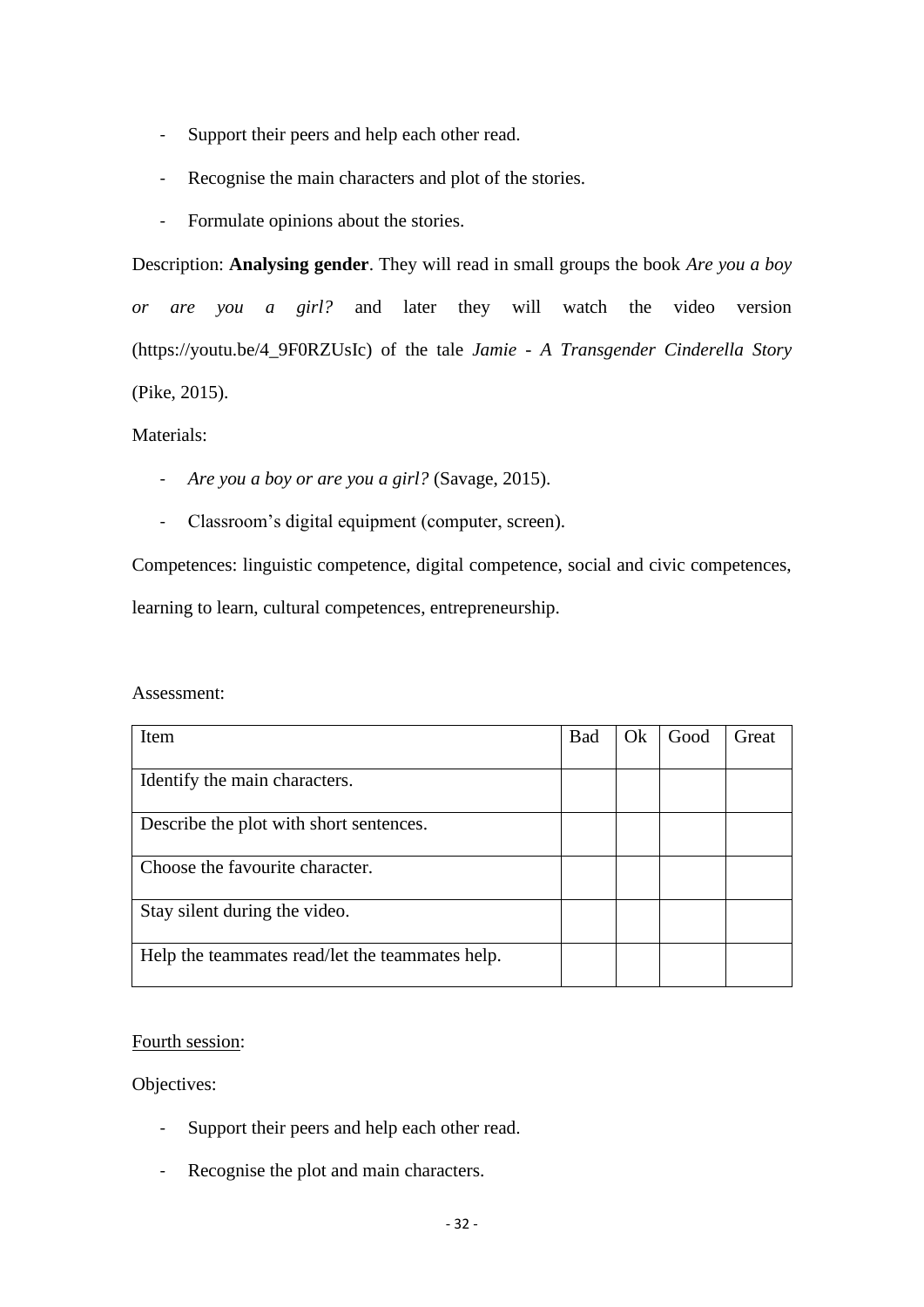- Act according to the role assigned in the team.
- Participate in the planning and creation of the roleplay.

Description: **Lesbian and gay families**. In groups, children will read different books about same-gender parenting families. They will analyse the story, their characters and they will start preparing a role play about the story they have read. They will create the script and the costumes and scenery they may need. Books: *And Tango Makes Three* by Justin Richardson and Peter Parnell, *Heather Has Two Mommies* by Leslea Newman and Laura Cornell, *A Tale of Two Daddies* by Vanita Oelschlager and *Mommy, Mama and Me* by Leslea Newman.

#### Materials:

- *And Tango Makes Three* (Richardson and Parnell, 2005).
- *Heather Has Two Mommies* (Newman and Cornell, 2000).
- *A Tale of Two Daddies* (Oelschlager, 2010).
- *Mommy, Mama and Me* (Newman, 2009).
- Pencils, papers, cardboard, accessories.

Competences: linguistic competence, mathematical and basic competences in science and technology, digital competence, social and civic competences, learning to learn, cultural competences, entrepreneurship.

Assessment:

| Item                                            | <b>Bad</b> | Ok | Good | Great |
|-------------------------------------------------|------------|----|------|-------|
|                                                 |            |    |      |       |
| Help the teammates read/let the teammates help. |            |    |      |       |
| Identify the main characters.                   |            |    |      |       |
| Describe the plot with short sentences.         |            |    |      |       |
| Choose the favourite character.                 |            |    |      |       |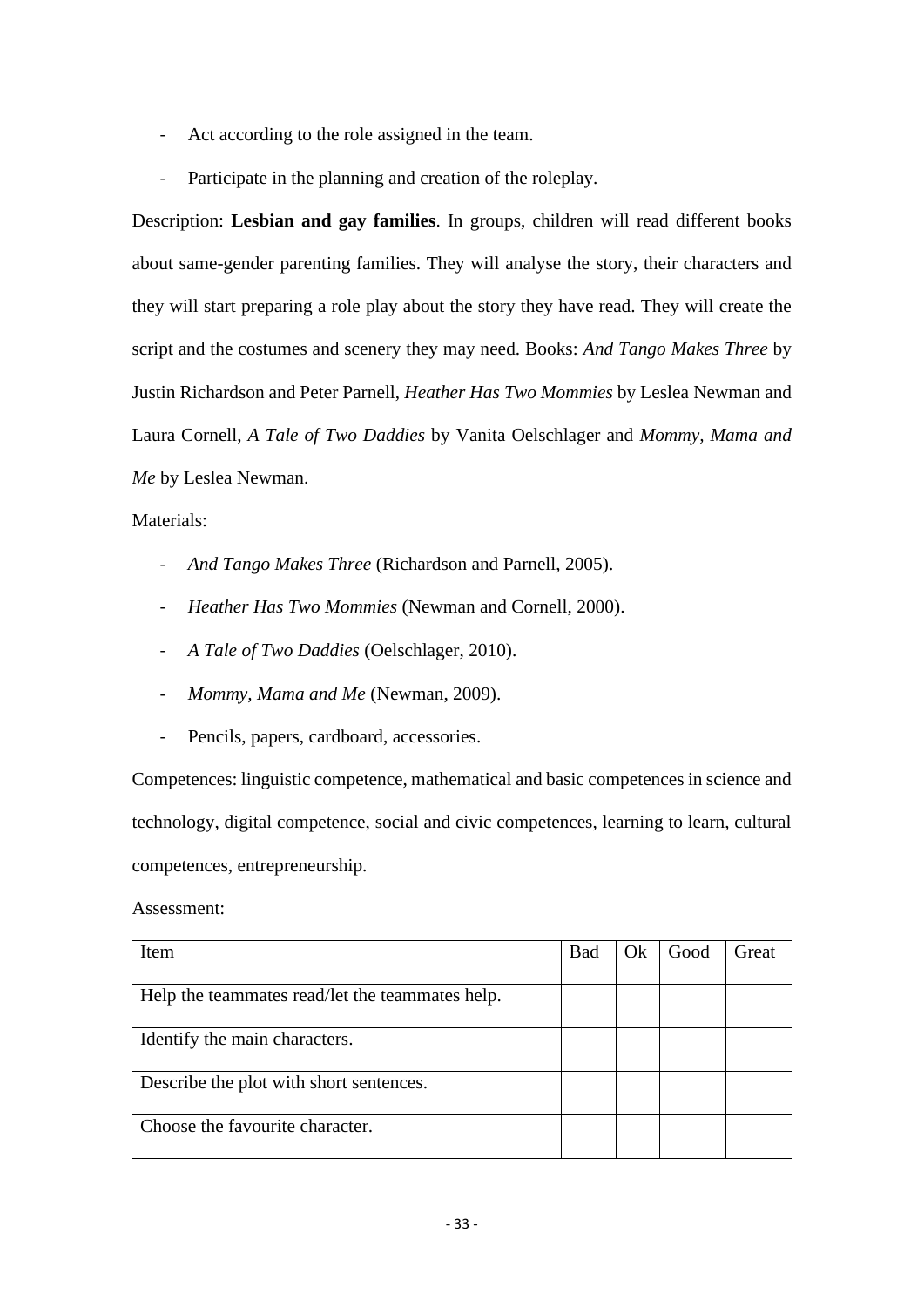| Lead the team/let a teammate lead the team.          |  |  |
|------------------------------------------------------|--|--|
| Provides ideas for the roleplay.                     |  |  |
| Participates in the creation of the roleplay (props, |  |  |
| costumes).                                           |  |  |

#### Fifth session:

Objectives:

- Participate in the creation and interpretation of the roleplay.
- Support their acting with short sentences and non-verbal communication.
- Respect other teams' roleplay.
- Provide feedback to their classmates and their roleplays.
- Describe the story of other teams' roleplay.
- Self-asses the unit.

Description: **Roleplay**. The different groups will finish creating the role play and they will do the play for the rest of the class. Finally, they will write or draw in a sheet of paper the three things they have understood better and the thing they did not understand well to implement improvements the following school years and focus on the weaknesses.

Materials:

- Costumes.
- Props.
- Materials to finish their costumes/props (paper, cardboard, paint).
- Paper and pencil.

Competences: linguistic competence, mathematical and basic competences in science and technology, digital competence, social and civic competences, learning to learn, cultural competences, entrepreneurship.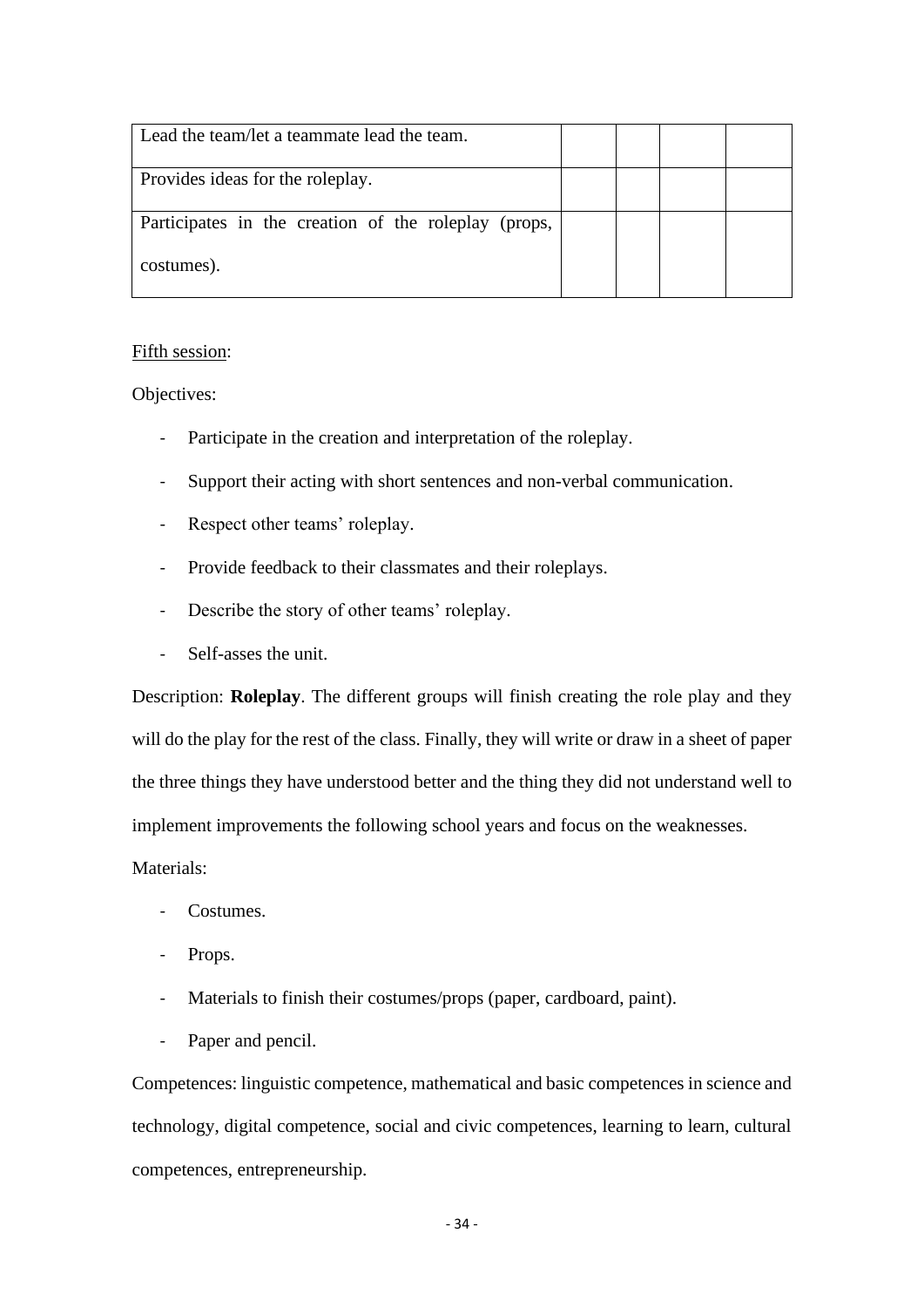#### Assessment:

| <b>Item</b>                                            | Bad | Qk | Good | Great |
|--------------------------------------------------------|-----|----|------|-------|
| Interpret the role assigned.                           |     |    |      |       |
| Know their lines.                                      |     |    |      |       |
| Support the acting with non-verbal communication.      |     |    |      |       |
| Talk clear and loudly.                                 |     |    |      |       |
| Keeps silent during other teams' play.                 |     |    |      |       |
| Identify the weaknesses and strengths during the unit. |     |    |      |       |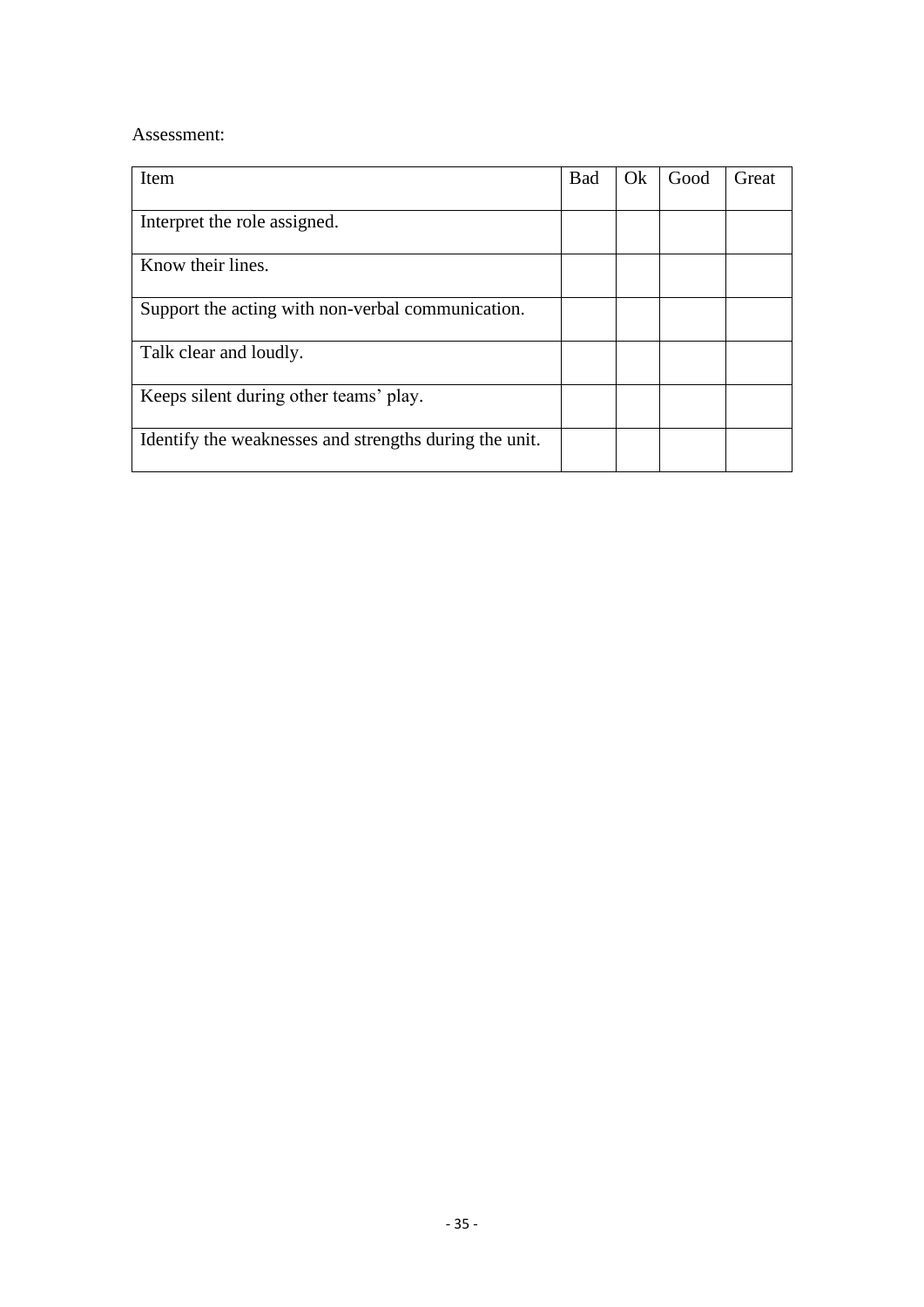# **CONCLUSIONS**

<span id="page-36-0"></span>Creating didactical proposals aimed towards the inclusion of LGBTQ+ students in our classrooms should be a common practise. It is important for our queer students to feel included, represented and valued in our lessons to reduce their mental health risks in their future. Furthermore, these proposals are also important for our non-queer students, as they dismantle prejudices and hatred.

It is important to mention that in the last decades, queer inclusion in education has improved: there is more information, less discrimination and society is slowly progressing towards acceptance. This progress does not mean that we should relax: there are still laws and people trying to erase queerness from our society. As teachers, we cannot make these anti-LGBTQ+ ideas disappear directly, but we can influence many students and many families, creating a change in society from one of its pillars: education.

Teachers should be visible to their students; we must be open about ourselves to serve as an example for our children. We must show them kindness every day, we must normalise gender neutral language and erase phrases that promote sexism. It is not possible to move forward if all the queer inclusion in our schools is focused on certain didactical proposals and workshops: it has to be effective every day. We should use queerinclusive materials for every didactical proposal, read books with diverse families, pay attention to the rate of male and female protagonists.

The English classroom is ideal to implement gender-neutral proposals because English has the advantage of being quite a gender-neutral language, unlike Spanish, in which almost every noun is gendered. English also has a neutral set of pronouns, which is highly beneficial to help gender non-conforming students discover their identity. I ask English teachers to start teaching the use for they/them pronouns for third person singular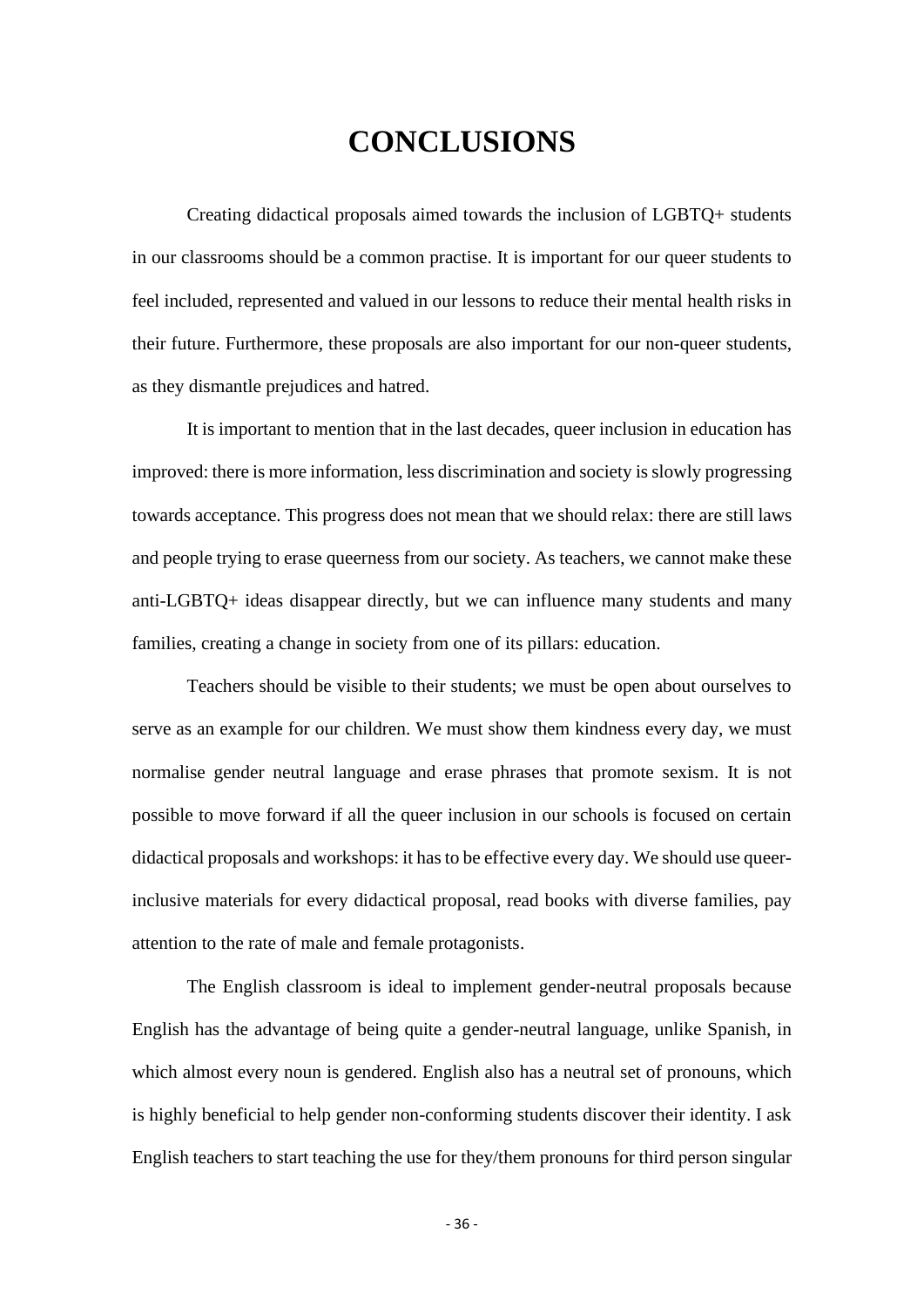along with the rest of pronouns. This set of pronouns is becoming widely used in the English speaking non-binary community therefore, we cannot aim towards their inclusion without teaching our sutdents all the alternatives.

Even though representation has improved, it is not enough yet. There are still low numbers of queer identities in children's media, and it usually focuses on homosexual characters and their identity. We must remember that queer characters have the right to exist outside of their identity: to live stories that do not revolve around the problems and discrimination caused by their sexuality or gender expression. There are still not enough trans characters (even though trans people suffers the most in the LGBTQ+ community), polyamorous families or aromantic and asexual characters. We are in the right path, but we have to keep going.

This project, among others, will help to continue towards diversity inclusion. Our students will likely be friendlier towards the queer community, and they will accept themselves and their identity, unlike many LGBTQ+ adults nowadays. Our schools must be unapologetically queer to ensure the progress.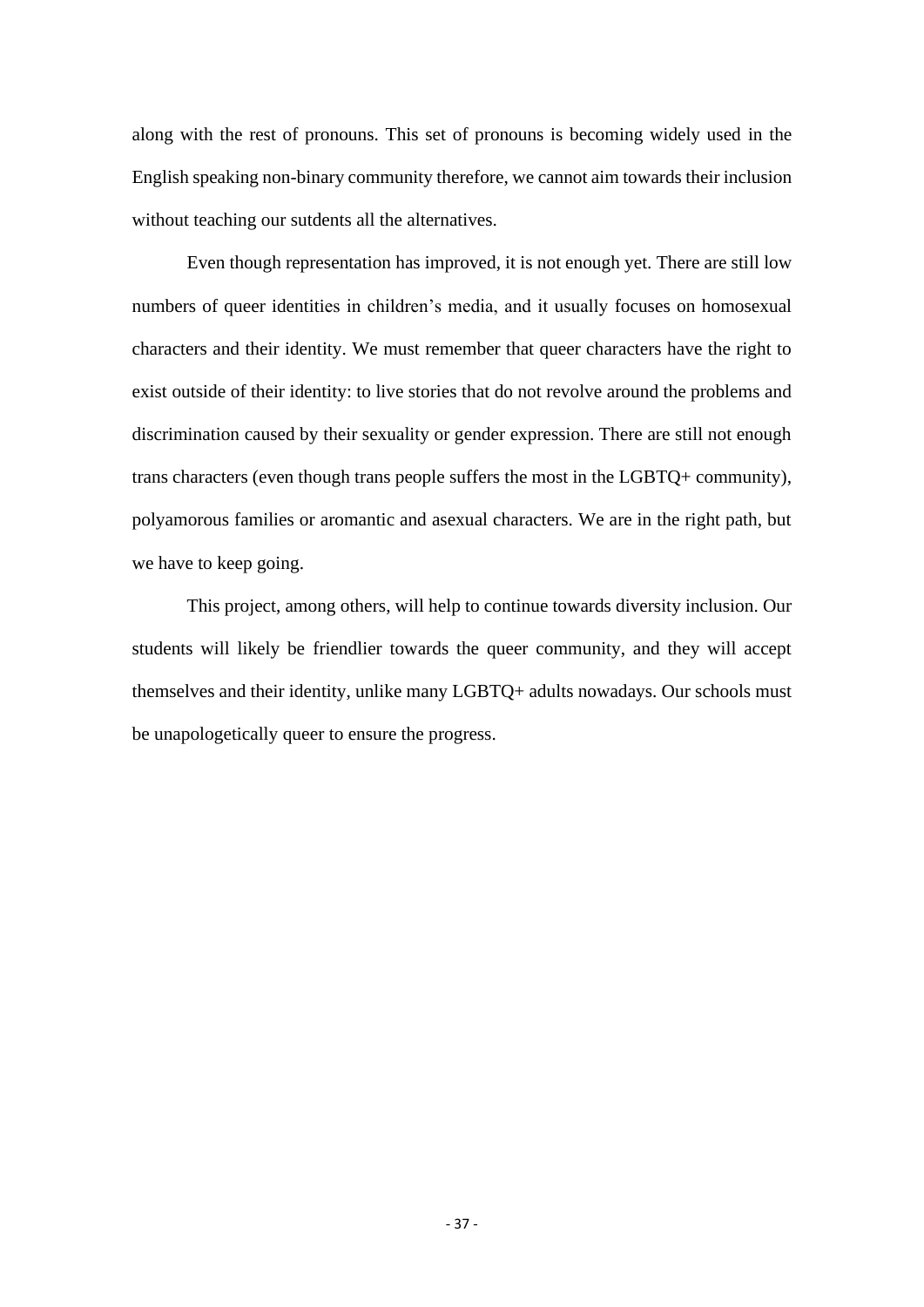### **BIBLIOGRAPHY**

- <span id="page-38-0"></span>20minutos.es (2016, October, 29) *España, Segundo País Europeo Con Más Población LGBT*. 20 Minutos, news. Retrieved from https://www.20minutos.es/noticia/2875500/0/espana-pais-europeo-poblacionlgtb/
- Alcedo, Y. & Chacón, C. (2011) *El Enfoque Lúdico Como Estrategia Metodológica para Promover el Aprendizaje del Inglés en Niños de Educación Primaria*. SABER. Revista Multidisciplinaria del Consejo de Investigación de la Universidad de Oriente, 23, pp.69-76
- Álvarez, I. (2021) *Dudas Y Certezas Sobre El Proyecto De Ley Trans*.
- Avila-Saavedra, G. (2009) *Nothing Queer About Queer Television: Televized Construction of Gay Masculinities.* Media Culture Society, 31:5 pp.5-21
- BBC News (2019) *Lapidación de Gays en Brunéi: El Mapa que Muestra los Países que Castigan con Pena de Muerte Las Relaciones Homosexuales*. BBC News, mundo. Retrieved from https://www.bbc.com/mundo/noticias-47806575
- Caldwell, M. (2014) *The Occurrences, References and Projected Attitudes About LGBT Lifestyles in Children's Media: A Content Analysis of Animated Films.* University Honors Theses. Paper 111.

De Borja, M. (1998) *El juego infantil*. Barcelona, Spain: Aikos-Taus

- Dris, M. (2011) *Importancia de la Lectura en Infantil y Primaria*. Innovación y Experiencias Educativas, 38.
- Fitzpatrick, M. & McPherson, B. (2010). *Coloring within the lines: Gender stereotypes in contemporary coloring books*. Sex roles, 62(1-2), pp.127-137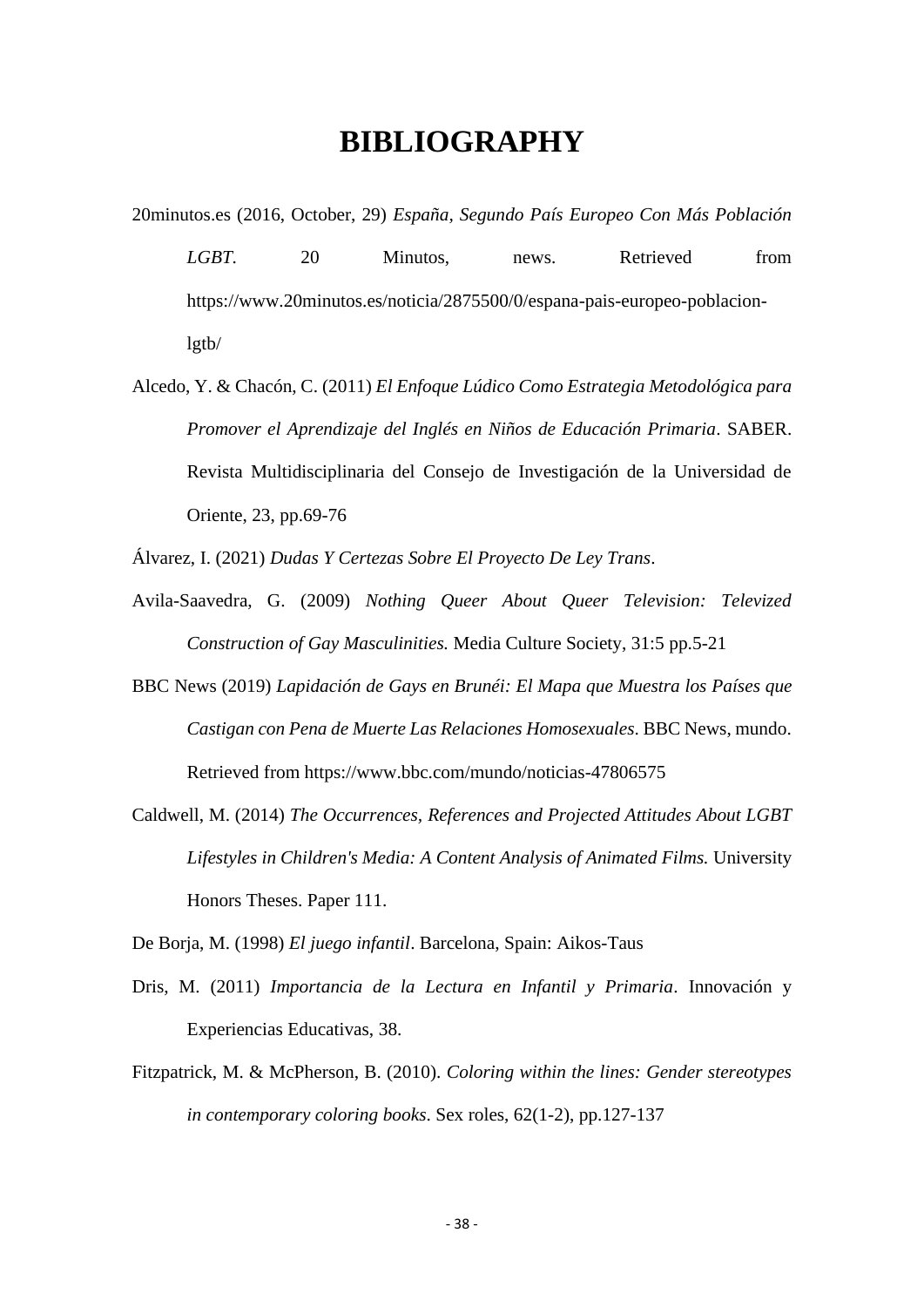- Gates, G.J. (2012) *LGBT Identity: A Demographer's Perspective. Loyola Law Review Los Angeles*, 45(3) pp.693-714.
- Godzisz, P. (2019) *The Europeanization of Anti-LGBT Hate Crime Laws In The Western Balkans*. Crime, Law and Social Change, 71 pp:291-306
- Madrid, D. (2001) *Materiales Didácticos Para la Enseñanza del Inglés en Ciencias de la Educación.* Revista de Enseñanza Universitaria Extraordinario 2001, pp.213-232.
- Martín, M.M. (2019) *Incidentes LGTBIQ-Fóbicos En España: Más Allá De Los Delitos De Odio*. Revista Electrónica de Estudios Penales y de la Seguridad. 5 Especial.
- Mayock, P, Bryan A. Carr, N. & Kitching, K. (2008) *Chapter 5: Mental Health Risks. Supporting LGBT Lives: A Study Of Mental Health And Well-Being.*

Meis, J. (2010) *Gender Issues in Children's Literature.* Issues Paper.

- Morales, L. (2011, May, 11) *U.S. Adults Estimate That 25% of Americans Are Gay or Lesbian.* Gallup, politics. Retrieved from https://news.gallup.com/poll/147824/adults-estimate-americans-gay-lesbian.aspx
- Nyoni, Z. (2020) *The Struggle For Equality: LGBT Rights Activism In Sub-Saharan Africa*. Human Rights Law Review, 00, pp.1-20.
- Peterson, S. & Lach, M. (1990) *Gender Stereotypes in Children's Books: their prevalence and influence on cognitive and affective development*, Gender and Education, 2:2.
- Pino, M & Rodríguez, B. (2006) *Análisis de los Principios Metodológicos que Fundamentan la Enseñanza del Inglés como Segunda Lengua en Educación Infantil.* Enseñanza, 24, pp.131-155.

Rosky, C. )2013) *Fear of the Queer Child,* Buffalo Law Review, 61(3)

Ryan, C. (2014) *Generating a Revolution in Prevention, Wellness & Care for LGBT Children & Youth.* Temple Political & Civil Rights Law Review, 23(2) pp.608- 697